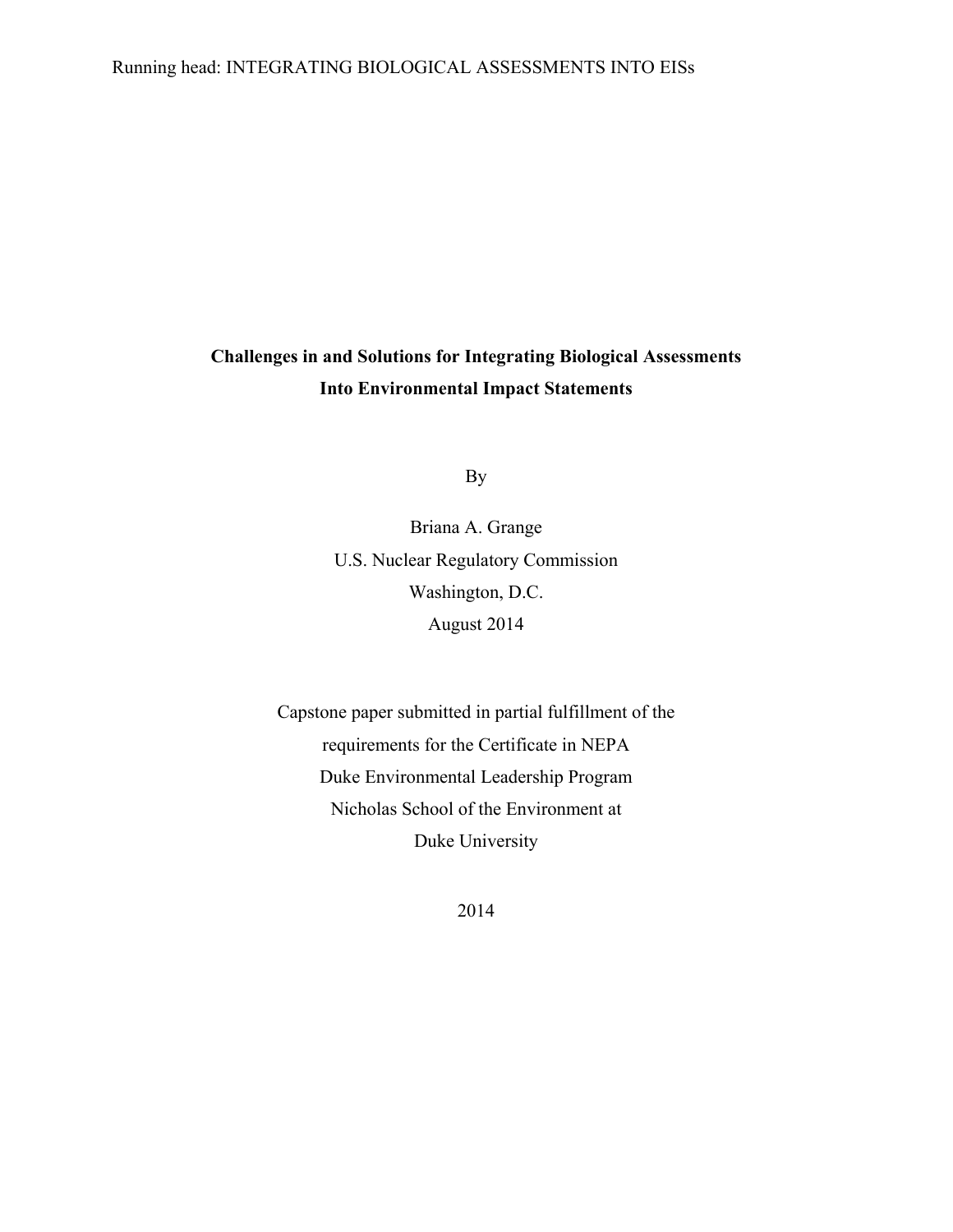#### Abstract

In light of the National Environmental Policy Act's (NEPA) and the Endangered Species Act's (ESA) allowance for Federal agencies to concurrently fulfill their obligations under each statute, this paper considers potential challenges faced by Federal agencies when integrating biological assessments prepared pursuant to the ESA into environmental impact statements (EISs) prepared pursuant to NEPA. Such challenges can result from differences in how the two statutes and their implementing regulations direct Federal agencies to define a proposed action's environmental scope; evaluate impacts (including how and whether the agency addresses alternatives and cumulative impacts); consider mitigation measures; and frame impact conclusions. In describing these challenges, this paper considers the statutes themselves, each statute's implementing regulations, Council on Environmental Quality (CEQ) guidance, U.S. Fish and Wildlife Service (FWS) and National Marine Fisheries Service (NMFS) guidance and resources, relevant examples from Federal agencies, and pertinent court opinions. Solutions that enable Federal agencies to concurrently fulfill requirements of both NEPA and the ESA in a single, integrated document are proposed in the paper's conclusion.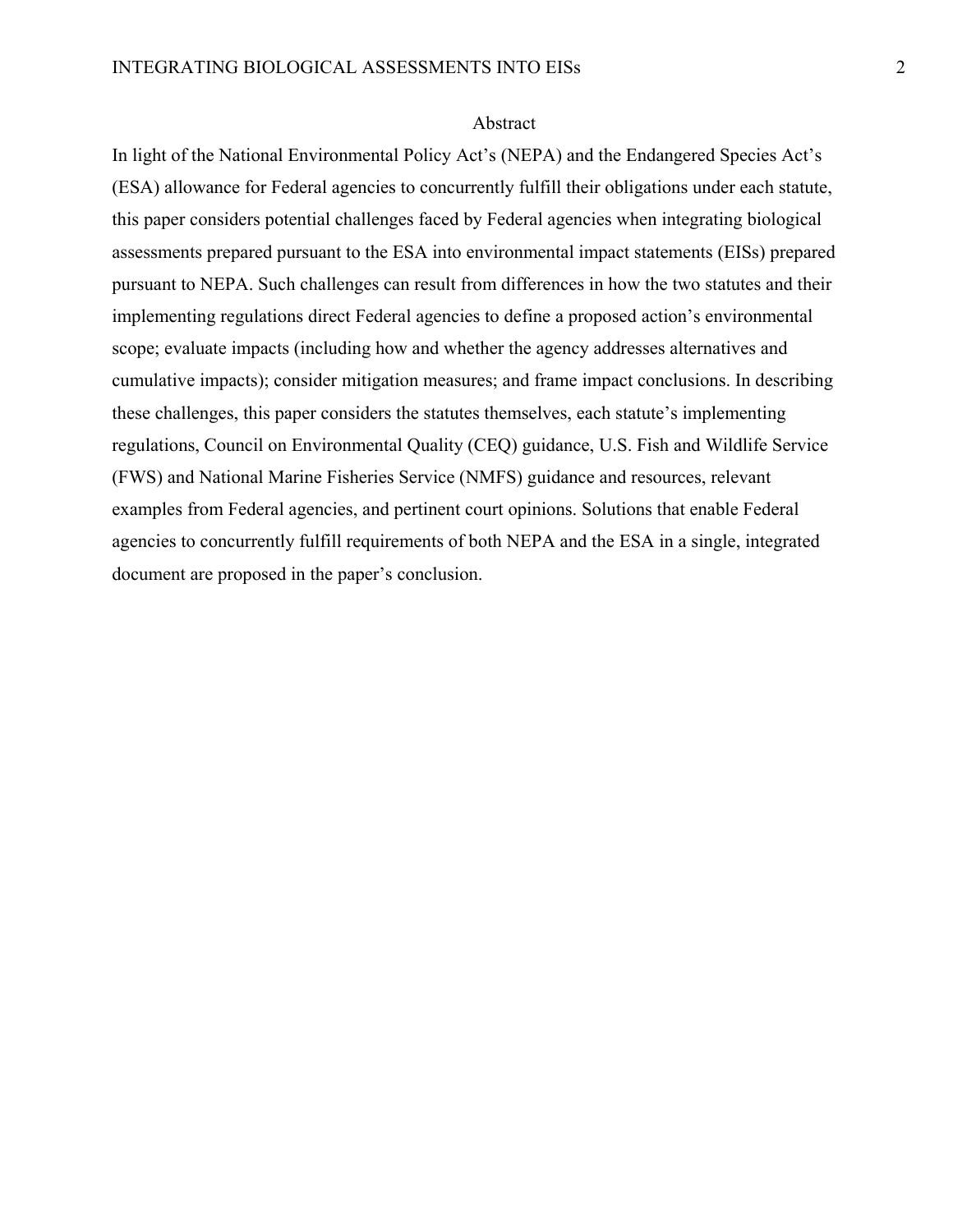Challenges in and Solutions to Integrating Endangered Species Act Analyses Into Environmental Impact Statements

## <span id="page-2-2"></span><span id="page-2-0"></span>**Introduction**

<span id="page-2-3"></span><span id="page-2-1"></span> $NEPA<sup>1</sup>$  $NEPA<sup>1</sup>$  $NEPA<sup>1</sup>$  and its implementing regulations<sup>[2](#page-23-1)</sup> direct Federal agencies to integrate analyses required under the ESA<sup>[3](#page-23-2)</sup> into EISs prepared pursuant to NEPA. Likewise, the ESA's implementing regulations<sup>[4](#page-23-3)</sup> allow Federal agencies to consolidate the preparation of biological assessments with the NEPA process. Although each statute's regulations mean to enable a more streamlined and efficient review, in practice, incorporating biological assessments into EISs can create challenges due to differences in how each statute directs agencies to define environmental scope; evaluate impacts; consider mitigation; and frame impact conclusions. This paper briefly reviews Federal agency obligations under NEPA and the ESA; considers the types of actions that require preparation of an EIS and biological assessment; discusses potential challenges in integrating an EIS and biological assessment; and presents solutions for these challenges that enable Federal agencies to concurrently fulfill requirements of both NEPA and the ESA in a single, integrated document.

# **Overview of Federal Agency Obligations Under NEPA and the ESA**

## **NEPA Requirements**

Section 102(2)(C) of NEPA requires Federal agencies to prepare detailed statements that consider the environmental impacts of and alternatives to proposed legislation or other major Federal actions significantly affecting the quality of the human environment. These statements are commonly referred to as EISs. NEPA's implementing regulations at Title 40, Parts 1500– 1508, of the *Code of Federal Regulations* (40 CFR 1500–1508) further specify the process through which Federal agencies should develop EISs and include requirements pertaining to EIS content; scoping of issues to be addressed in the EIS; public participation; coordination with affected Federal, state, and local agencies and Indian tribes; and integration of the NEPA process with the requirements of other Federal acts. In general, prior to acting, the Federal agency is to publish a draft EIS for comment followed by a final EIS that considers comments received on the draft, and at the time of its decision, a record of decision that documents the agency's decision.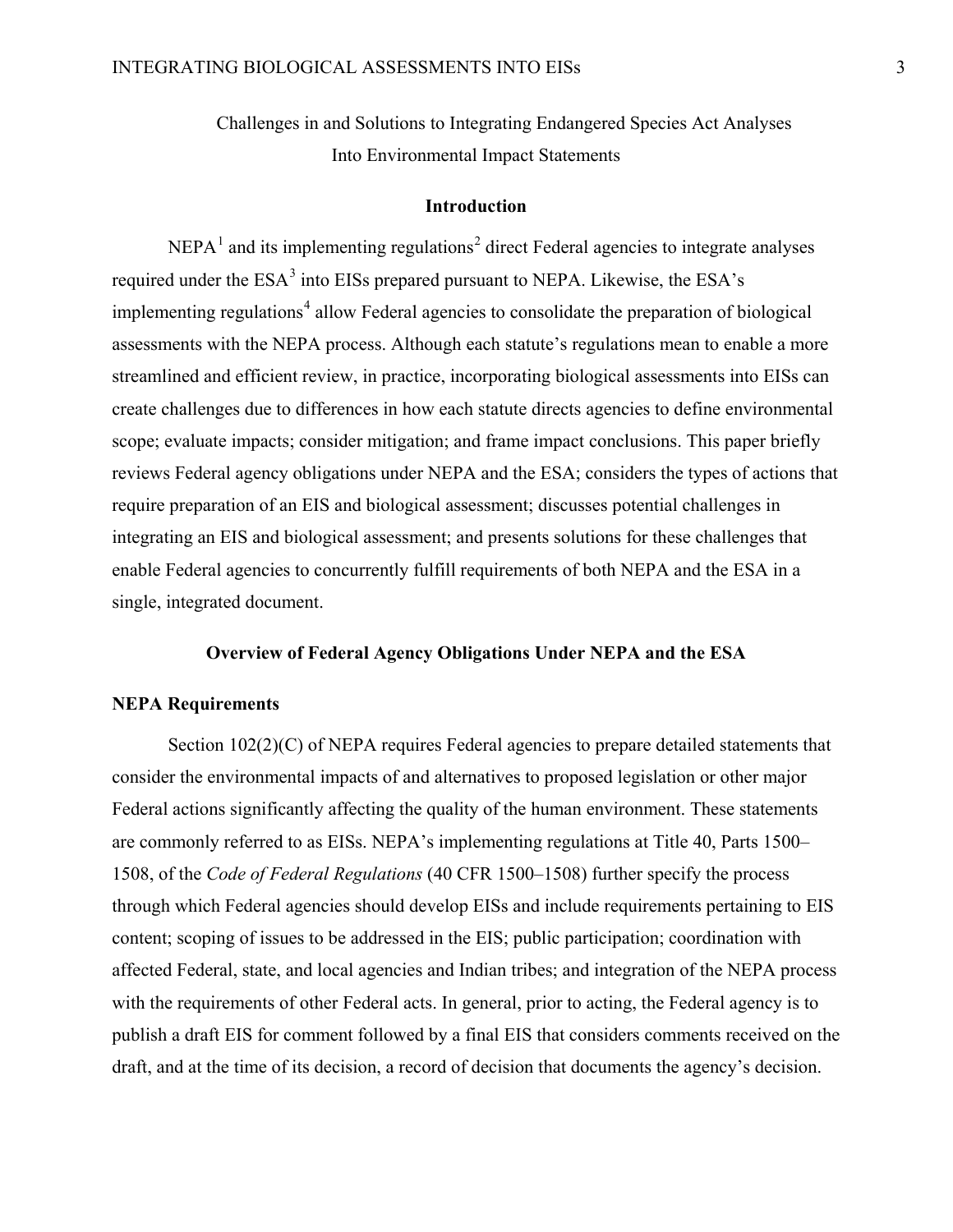## **ESA Requirements**

Section 7(a)(2) of the ESA requires Federal agencies to consult with the Secretary (of the Interior or of Commerce) to insure that any action that the Federal agency authorizes, funds, or carries out is not likely to jeopardize the continued existence of any endangered or threatened species ("listed species") or result in the destruction or adverse modification of the habitat of such species determined by the Secretary to be critical ("critical habitat"). In practice, the FWS (for terrestrial and freshwater species) or NMFS (for marine and anadromous species) act as the consulting party, and the process is commonly referred to as "section 7 consultation." The regulations that implement ESA section 7 at 50 CFR 402 further describe the consultation procedures. Consultation may be conducted informally or formally, may include the Federal agency's development of a biological assessment, and may result in the FWS's or NMFS's (individually, "Service," or collectively, "the Services") issuance of a biological opinion.

#### **Integrating the NEPA and ESA Processes**

Both the NEPA and ESA regulations include provisions to consolidate the requirements of each act into a single process. The NEPA regulations at 40 CFR 1502.25(a) direct Federal agencies to integrate analyses required under the ESA into the EIS "to the fullest extent possible." The ESA regulations at 50 CFR 402.06 allow Federal agencies to fulfill their obligations under the ESA in conjunction with the requirements of NEPA. In such cases, the Federal agency should include the results of its consultation with the Services in the EIS.<sup>[5](#page-23-4)</sup>

#### **EIS and Biological Assessment Preparation Requirements**

The ability for Federal agencies to satisfy the requirements of NEPA and the ESA in a single, integrated process can shorten review timelines and gain agencies other resource efficiencies. However, the two statutes' regulations are silent on how exactly Federal agencies should carry out such a process. While the regulations' lack of direction on this matter allows Federal agencies flexibility, it can also create confusion beginning with a simple question: if an agency has to prepare an EIS under NEPA, does it also have to prepare a biological assessment under the ESA? To answer this question, we must first consider separately when a Federal agency must prepare an EIS and when a Federal agency must prepare a biological assessment.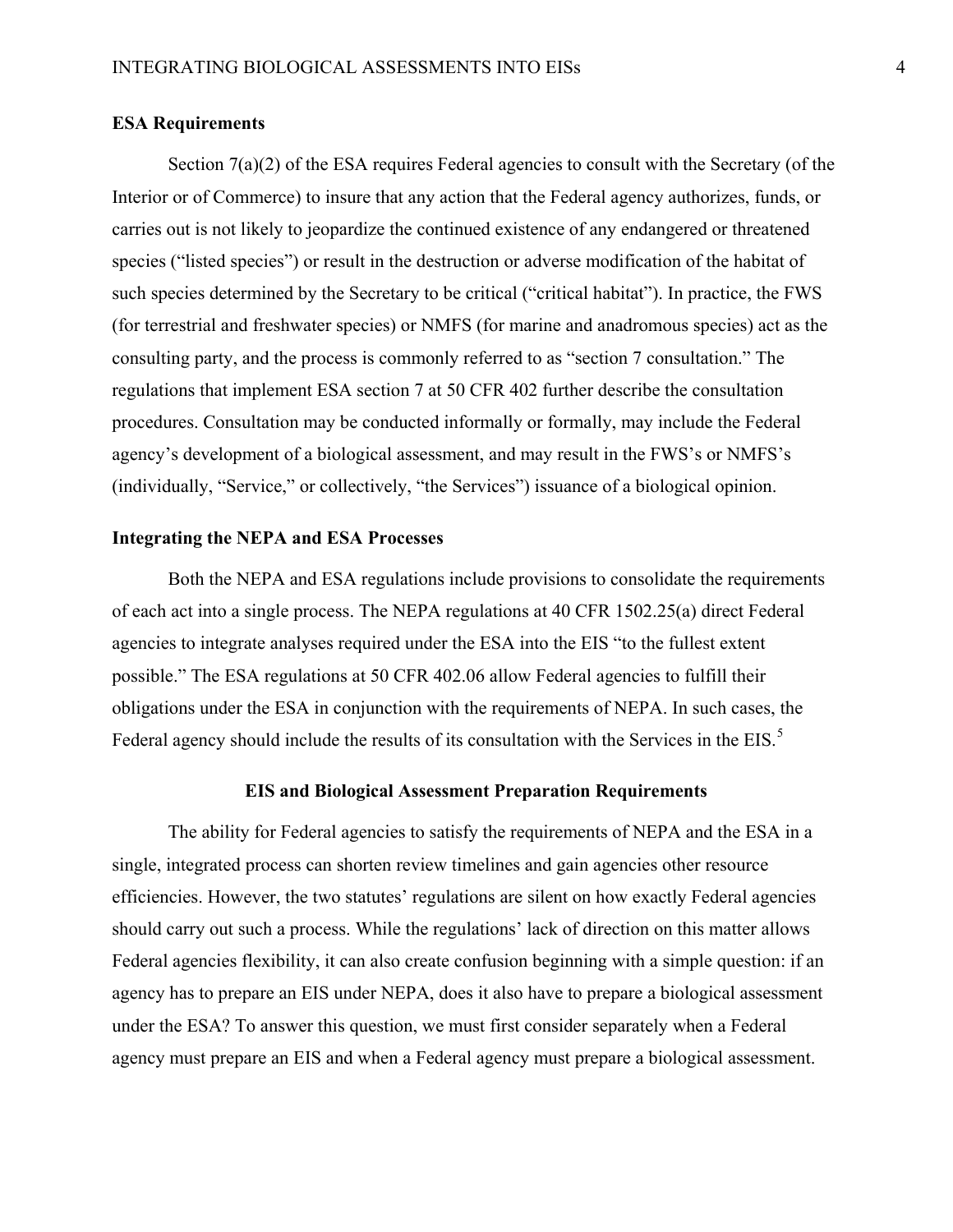# **"Major Federal Actions" Under NEPA**

NEPA requires Federal agencies to prepare EISs for "proposals for legislation and other major Federal actions significantly affecting the quality of the human environment." <sup>[6](#page-24-0)</sup> The CEQ's regulations provide further guidance on the term "major Federal action";<sup>[7](#page-24-1)</sup> however, what constitutes such an action has been litigated many times, and courts have found that Congress's intentionally vague language allows the term to apply to a broad range of agency operations.<sup>[8](#page-24-2)</sup> NEPA may require Federal agencies to prepare EISs for:

- projects, activities, or programs funded in whole or in part under the direct or indirect jurisdiction of a Federal agency, including those carried out by or on behalf of a Federal agency;
- projects carried out with Federal financial assistance;
- projects requiring a Federal permit, license, or approval; and
- projects subject to State or local regulation administered pursuant to a delegation or approval by a Federal agency.<sup>[9](#page-24-3)</sup>

# **"Major Construction Activities" Under the ESA**

<span id="page-4-1"></span><span id="page-4-0"></span>The ESA requires Federal agencies to prepare biological assessments for Federal actions that are "major construction activities." <sup>[10](#page-24-4)</sup> The term "major construction activity" is defined in the regulations as "a construction project (or other undertaking having similar physical impacts) which is a major Federal action significantly affecting the quality of the human environment as referred to in [NEPA]." [11](#page-24-5) The Services' *Endangered Species Consultation Handbook*[12](#page-24-6) ("*Consultation Handbook*") further clarifies that "as a rule of thumb, if an [EIS] is required for the proposed action and construction-type impacts are involved, it is considered a major construction activity." In its 1986 *Federal Register* Notice<sup>[13](#page-24-7)</sup> (FRN) accompanying the final rule establishing regulations for interagency cooperation under ESA section 7, the Services envisioned the term to encompass dams, buildings, pipelines, roads, water resource developments, channel improvements, and other such undertakings which significantly modify the physical environment.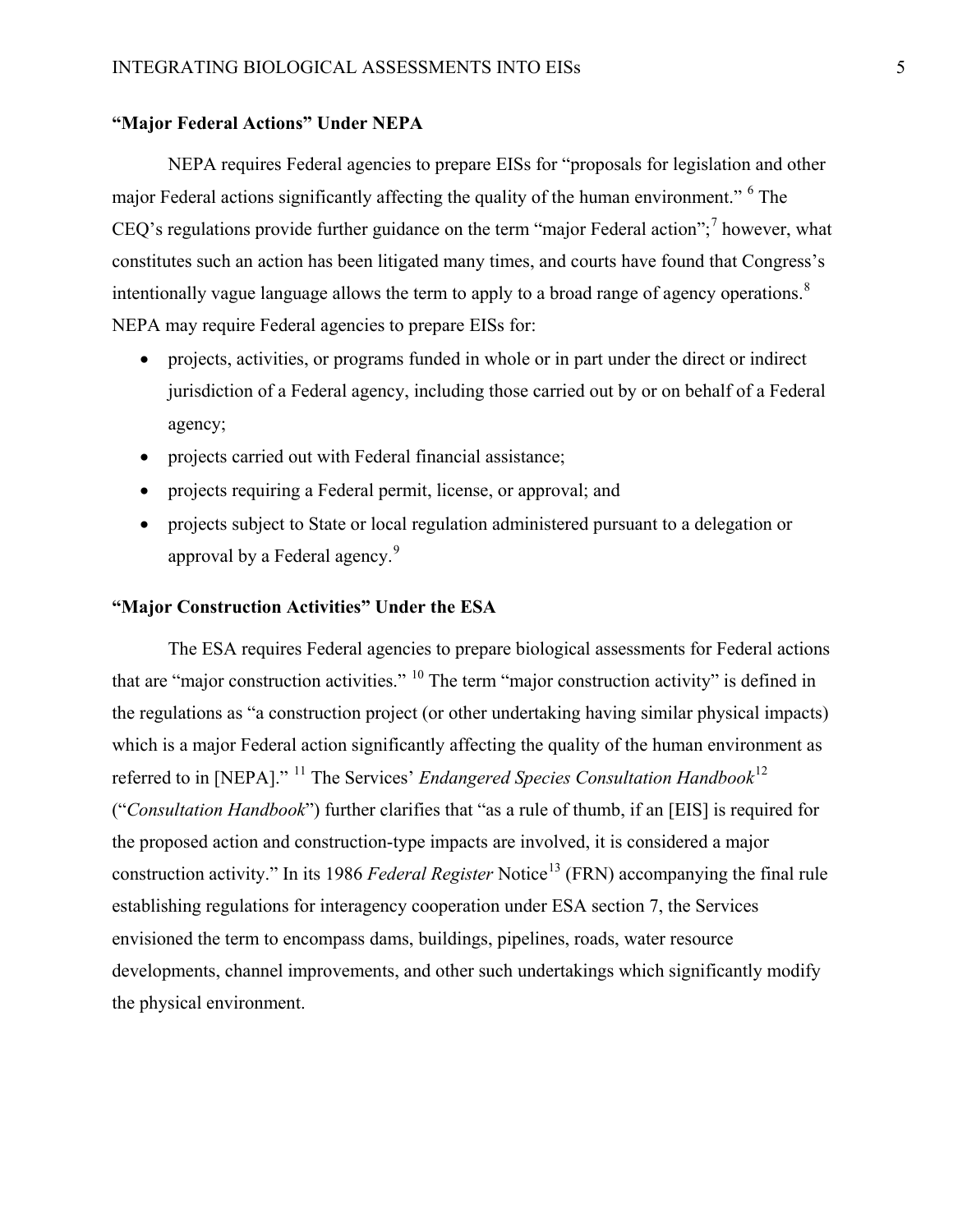#### **Does an EIS Necessitate a Biological Assessment?**

While the preparation requirements of both EISs and biological assessments appear to be similar (the ESA even borrows NEPA's term "major Federal action"), actions requiring the preparation of an EIS must meet one condition—is the action a major Federal action?—while actions requiring the preparation of a biological assessment must meet two—is the action a major Federal action? *and* does the action include construction-type impacts? Thus, while agencies must prepare EISs for a broad range of actions, biological assessments are only necessary for a subset of those same actions.

Actions such as renewing the operating license for a hydropower facility or nuclear power plant, which constitute major Federal actions under NEPA and necessitate preparation of an EIS, often do not include construction-type impacts because such impacts have already been undertaken and accounted for at the initial licensing stage. The Federal Energy Regulatory Commission's (FERC) guidance on ESA compliance<sup> $14$ </sup> confirms that its staff is not required to prepare biological assessments for its relicensing actions "except where major new construction is proposed." FERC notes that while biological assessments are not mandatory in such cases, they are still highly recommended because they can help in identifying and resolving endangered species issues early in the review process. The U.S. Nuclear Regulatory Commission's (NRC) *Standard Review Plan* for nuclear power plant license renewal<sup>[15](#page-25-1)</sup> indicates that its staff should prepare a biological assessment if listed species or critical habitats are present in the area affected by the proposed license renewal or if requested by the Services as a prerequisite to making a finding under informal section 7 consultation. The presence or absence of constructiontype impacts are not addressed, nor is the NRC's guidance explicit that its staff must prepare a biological assessment for nuclear power plant license renewal. NRC's guidance appears to be drawn from ESA section 7(c), which indicates that the Federal agency shall prepare a biological assessment for an agency action if the Services advise that listed species may be present in the area of the proposed action, rather than the more nuanced preparation requirements in the ESA regulations.

The ESA section 7(c) preparation requirement creates further confusion because it hinges on an "agency action," which is defined as "any action authorized, funded, or carried out" by a Federal agency.<sup>[16](#page-25-2)</sup> Neither major Federal actions under NEPA nor construction-type impacts are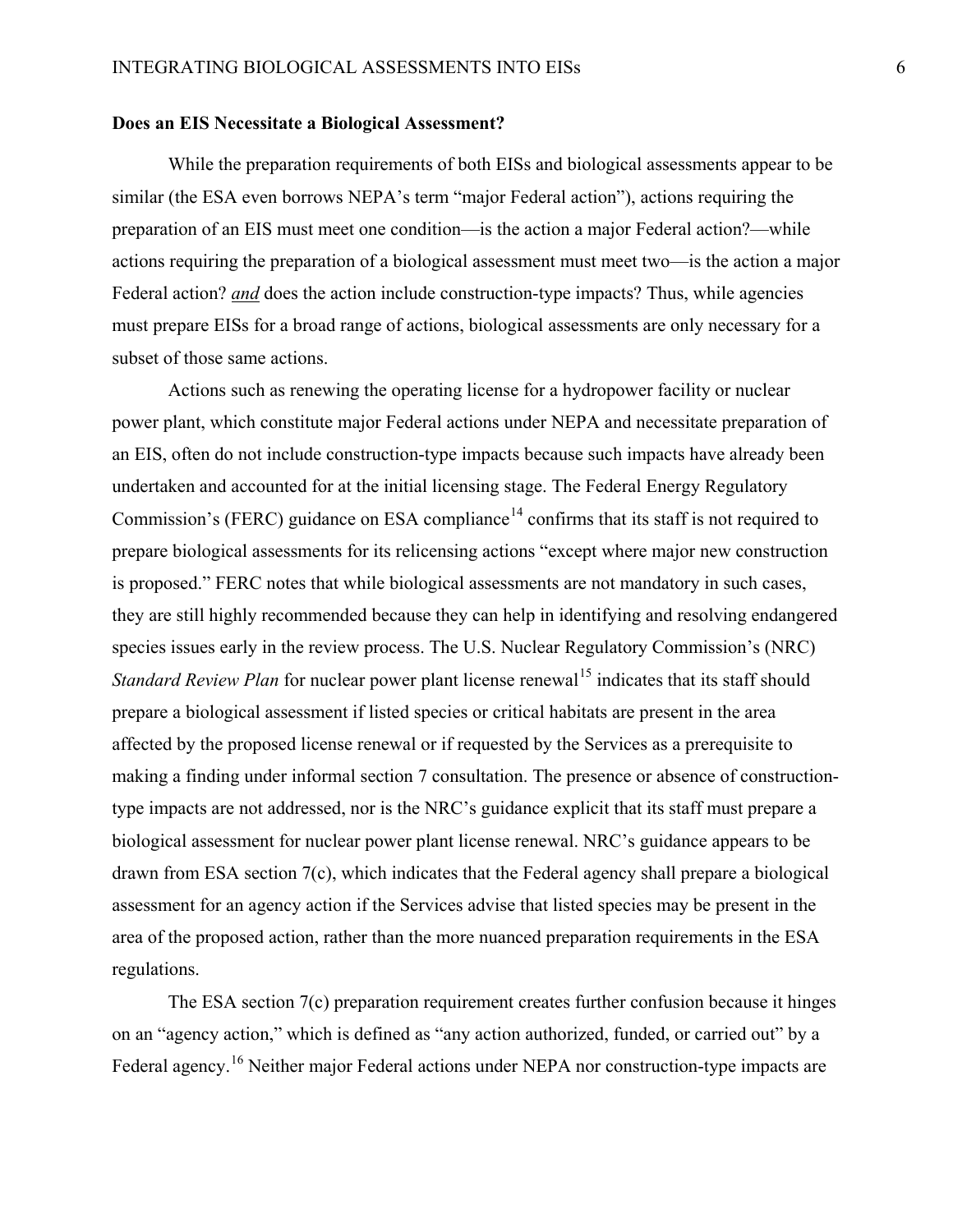mentioned in the act itself. The FWS's section 7 consultation "Frequently Asked Questions" (FAQs) webpage offers a blended preparation requirement:

A biological assessment must be prepared if listed species or critical habitat may be present in the area to be impacted by a "major construction activity"…A biological assessment is not required if the action is not considered a major construction activity; however, if listed species are present in the action area, the Federal agency must document to the Services its evaluation of the effects of the action to the listed species.<sup>[17](#page-26-0)</sup>

The FAQ description combines the "species may be present" preparation requirement of ESA section 7(c) with the "major construction activity" requirement of the ESA regulations. Similarly, the Services' *Consultation Handbook* notes that biological assessments are not required for actions that are not major construction activities but that the agency must provide the Services an account of the basis for evaluating the likely effects of the action if listed species or critical habitat are likely to be affected.[18](#page-26-1)

Thus, it appears that Federal agencies can make a case that preparation of an EIS does not necessitate preparation of a biological assessment as long as the major Federal action does not involve construction-type impacts. However, the EIS should still address any listed species present or critical habitats in the action area because the Federal action could still necessitate section 7 consultation if the Federal agency determines that the action "may affect" listed species or critical habitat<sup>[19](#page-26-2)</sup> even if a biological assessment is not required. The Services' 1986 FRN supports this conclusion in stating that:

The Service will not require biological assessments for projects that are not major Federal actions for purposes of NEPA. Further, the Service will not require biological assessments for actions that do not involve construction or activities having physical impacts similar to construction…[20](#page-26-3)

## **Integrating the EIS and Biological Assessment**

In cases where a Federal agency has determined that it must prepare both an EIS and a biological assessment, NEPA and the ESA allow the Federal agency to fulfill its requirement to prepare a biological assessment concurrently with the preparation of the EIS. Because the contents of biological assessments are at the discretion of the Federal agency<sup>[21](#page-26-4)</sup> and the ESA regulations do not specify a particular format, the agency may fulfill the biological assessment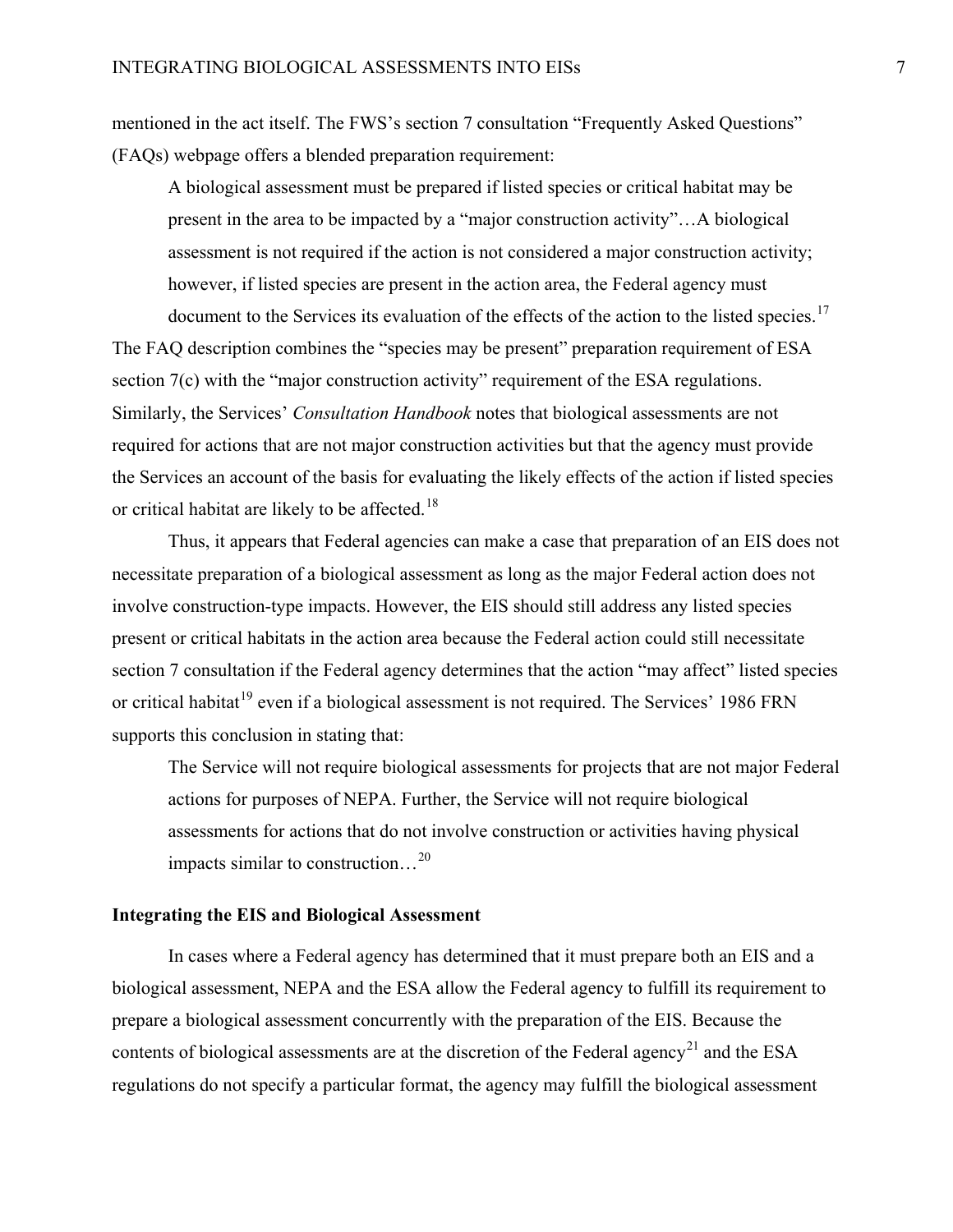preparation requirement in a variety of ways, including using the EIS to document the biological assessment<sup>[22](#page-26-5)</sup> by incorporating the relevant information within subsections of the EIS or attaching the biological assessment to the EIS as an appendix.

#### **Challenges in Integrating the EIS and Biological Assessment**

Although undertaking preparation of an EIS and biological assessment concurrently can be an efficient way to meet the requirements of both NEPA and the ESA, each statute includes different terminology with different definitions, which can make assessing impacts to listed species and critical habitats in one integrated document challenging. The following sections discuss these challenges.

#### **Determining Environmental Scope**

<span id="page-7-0"></span>**"Affected Environment" vs. "Action Area."** In NEPA, Federal agencies must evaluate the impacts to the environment affected or created by the alternatives under consideration (i.e., the "affected environment").<sup>[23](#page-26-6)</sup> CEQ guidance directs agencies to include all potentially affected resources, ecosystems, and human communities in its description of the affected environment with attention to geographic and temporal scope and potential for resource or system interactions.<sup>[24](#page-26-7)</sup> Under the ESA, impacts to listed species and critical habitats are evaluated within the "action area," which includes all areas to be affected directly and indirectly by the Federal action and not merely the immediate area involved in the action.<sup>[25](#page-26-8)</sup> From these definitions, we can see that NEPA's affected environment includes temporal, geographic, and relational elements, while the ESA's action area is focused more narrowly on a particular geographic area.

A more significant distinction between the two statutes' environmental scopes lies in the fact that NEPA requires Federal agencies to consider alternatives to the proposed action, while the ESA does not. Consequently, whether alternatives are considered will greatly affect the environmental scope. Alternatives are discussed in more detail in the subsection entitled "Considering Alternatives" below.

#### **Evaluating Impacts**

**"Environmental Consequences" vs. "Effects of the Action."** When considering impacts, NEPA directs Federal agencies to evaluate the "environmental consequences," while the ESA directs Federal agencies to evaluate the "effects of the action." Evaluation of the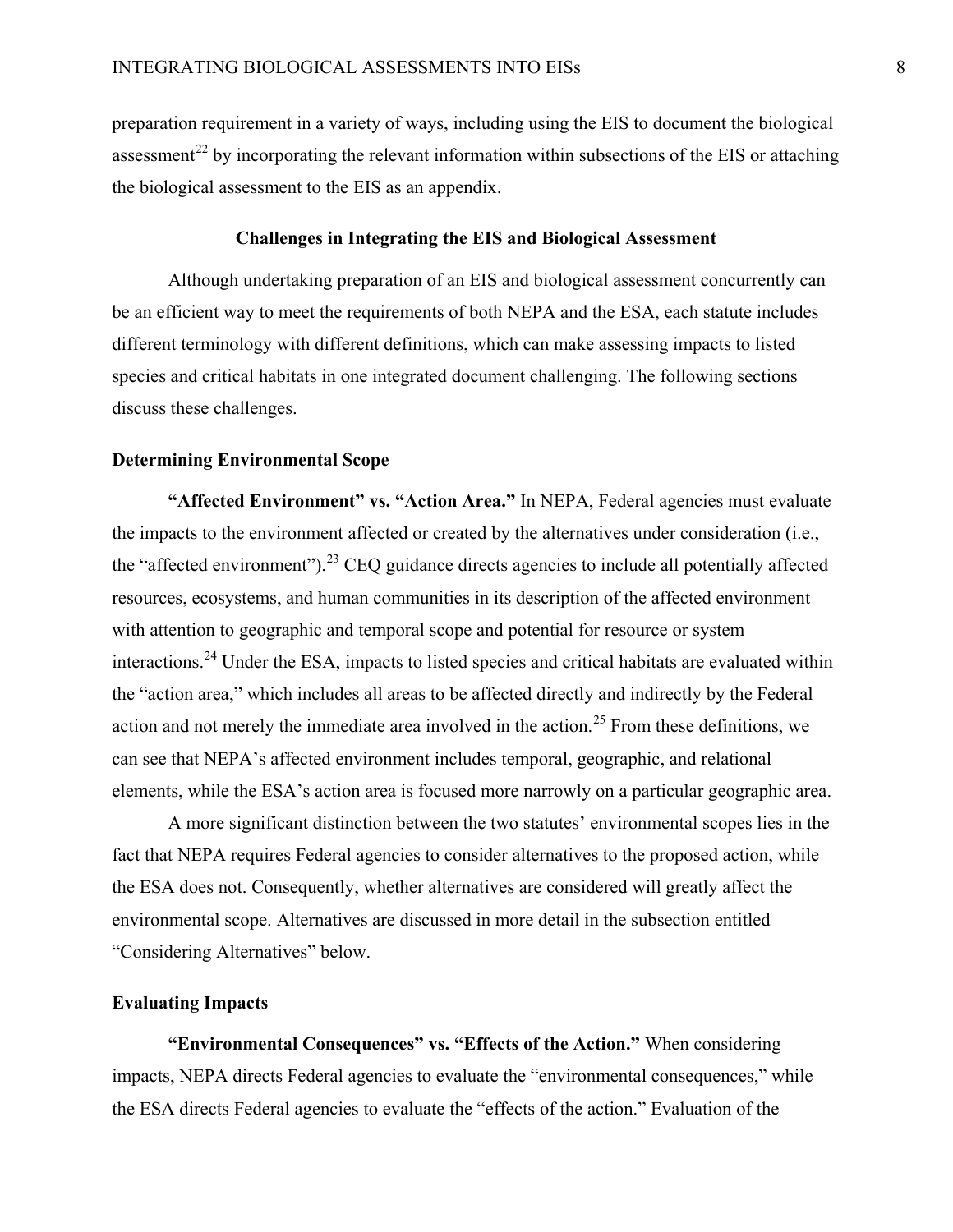environmental consequences under NEPA includes the direct and indirect environmental impacts of the proposed action and alternatives as well as means to mitigate any adverse effects.<sup>[26](#page-26-9)</sup> Under the ESA, the "effects of the action" include the direct and indirect effects of the action on the species or critical habitat, together with the effects of other activities that are interrelated or interdependent with that action.<sup>[27](#page-26-10)</sup> "Interrelated actions" are those that are part of a larger action and depend on the larger action for their justification, and "interdependent actions" are those actions that have no independent utility apart from the proposed action.<sup>[28](#page-26-11)</sup> For instance, it its May 2014 *Programmatic Biological Opinion on the U.S. Environmental Protection Agency's*  Issuance and Implementation of the Final Regulations Section 316(b) of the Clean Water Act,<sup>[29](#page-26-12)</sup> the Services found that though the 316(b) regulations address requirements for cooling water intake structures at existing facilities, thermal discharges are an interrelated action because discharges would not occur but for the withdrawal of cooling water. The construction of power lines associated with a new energy-generating facility would be an example of an interdependent action: the power lines would have no independent utility apart from the construction and operation of the new generating facility. In general, though interrelated and interdependent actions are specific to the ESA, such actions would also fall within the scope of indirect effects and, thus, would be considered under NEPA, as well. The main differences in evaluating impacts under NEPA and the ESA lie in whether and how the Federal agency must consider alternatives and cumulative effects.

**Considering Alternatives.** NEPA requires Federal agencies to consider alternatives to the proposed action, while the ESA does not. In its regulations for implementing NEPA, CEQ considers alternatives to be the "heart" of the EIS.<sup>[30](#page-26-13)</sup> The EIS is to present a clear picture of the impacts of the various options in order to inform the public and to provide a basis for the decisionmaker to take action. On the other hand, the ESA does not require the Federal agency to consider alternatives in the formulation of biological assessments. $^{a, 31}$  $^{a, 31}$  $^{a, 31}$  $^{a, 31}$  $^{a, 31}$  Nevertheless, the ESA regulations suggest that the Federal agency *may* include "an analysis of alternate actions considered by the Federal agency" in the biological assessment, if prepared, but inclusion of this information is at the discretion of the Federal agency.<sup>[32](#page-26-15)</sup>

<span id="page-8-0"></span><sup>a</sup> Although the ESA does not require the *Federal agency* to consider alternatives, the ESA section 7 regulations at 50 CFR 402.14(g)(5) require *the Services* to consider alternatives ("reasonable and prudent alternatives") if the action may result in jeopardy to listed species or destruction or adverse modification of critical habitat. The Services may include such alternatives in the biological opinion.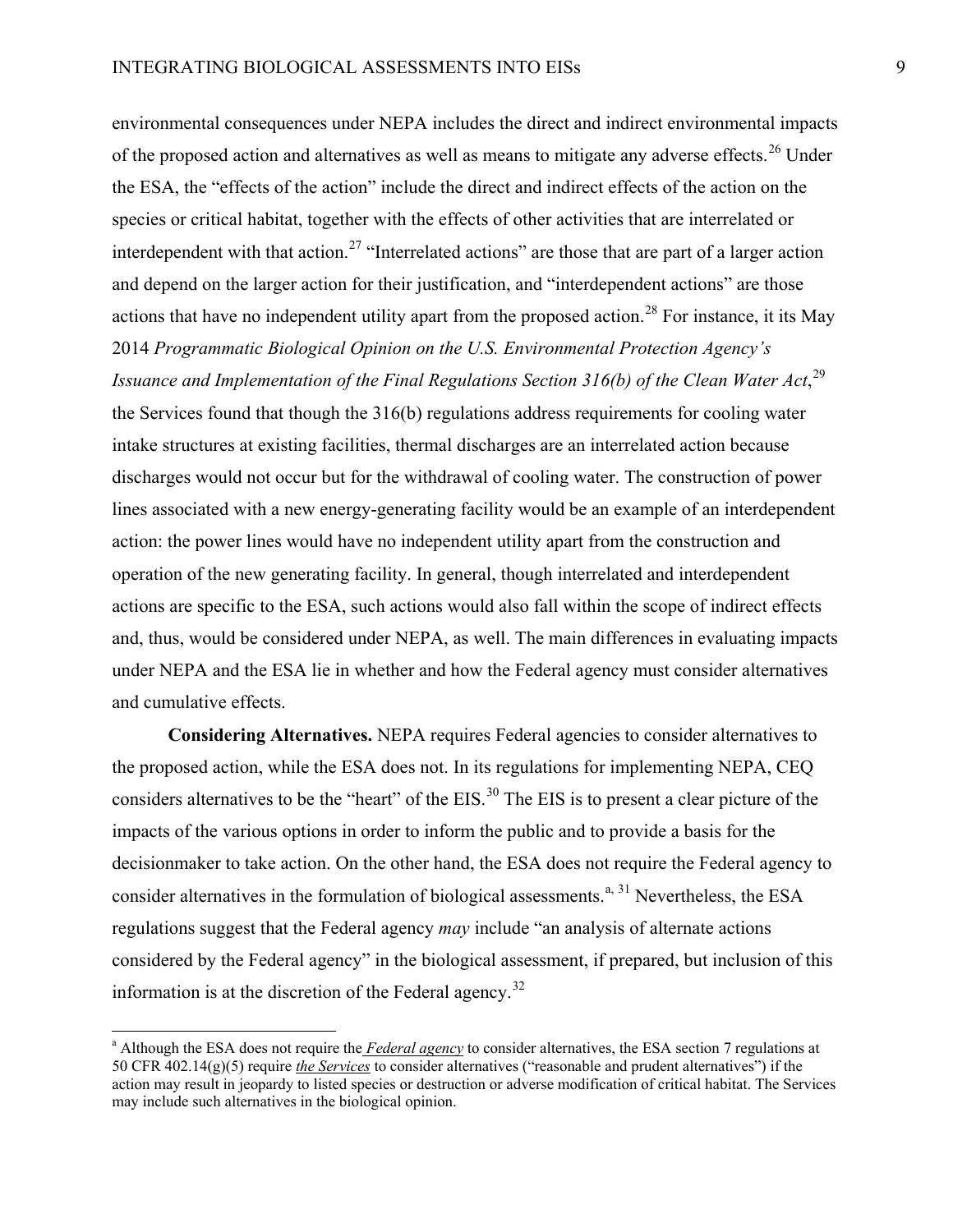Addressing Cumulative Effects. The cumulative effects<sup>[b](#page-9-0)</sup> of other actions must be addressed as part of the impacts analysis under both NEPA and the ESA. However, the way in which each statute directs Federal agencies to consider cumulative effects represents one of the most significant differences between the two statutes.

NEPA's regulations define "cumulative impact" to be the impact on the environment which results from the incremental impact of the action when added to other past, present, and reasonably foreseeable future actions regardless of what agency (Federal or non-Federal) or person undertakes such other actions.<sup>[33](#page-26-16)</sup> Actions that overlap spatially or temporally with the proposed action or alternatives can contribute to cumulative impacts, and therefore, cumulative impacts are to be evaluated with the direct and indirect effects of each alternative.<sup>[34](#page-26-17)</sup>

The ESA's regulations define "cumulative effect" to be those effects of future State or private activities, not involving Federal activities, that are reasonably certain to occur within the action area of the Federal action subject to consultation.<sup>[35](#page-26-18)</sup> Unlike the NEPA definition of cumulative impacts, cumulative effects under the ESA do not include past actions or other Federal actions requiring separate ESA section 7 consultation. The Services must consider the ESA's definition of cumulative effects when determining the likelihood of jeopardy or adverse modification. Notably, the Services found enough confusion on the two competing definitions that in the *Consultation Handbook*, the Services cautions their staff to apply the ESA's more narrow definition of cumulative effects when preparing biological opinions rather than relying on the broader discussion of cumulative actions that the Federal agency may include in any associated NEPA documents.<sup>[36](#page-26-19)</sup>

The differences between the NEPA and ESA definitions of cumulative impacts can be summarized in three questions: who? when? and how certain? (see [Table 1\)](#page-10-0). The "who?" refers to the entity or person taking action. Under NEPA, the actor does not matter; the actions of all groups or individuals must be evaluated. Under the ESA, Federal actions are excluded from consideration because the effects of such actions on listed species or critical habitat would have been addressed in previous section 7 consultations and accounted for in the environmental baseline.<sup>[c](#page-9-1)</sup>

<span id="page-9-0"></span><sup>&</sup>lt;sup>b</sup> Unless otherwise noted, the terms "cumulative effects" and "cumulative impacts" are used interchangeably in this paper and are intended to be synonymous.

<span id="page-9-1"></span> $c$  The "environmental baseline" is defined at 50 CFR 402.02 to mean "the past and present impacts of all Federal, State, or private actions and other human activities in an action area, the anticipated impacts of all proposed Federal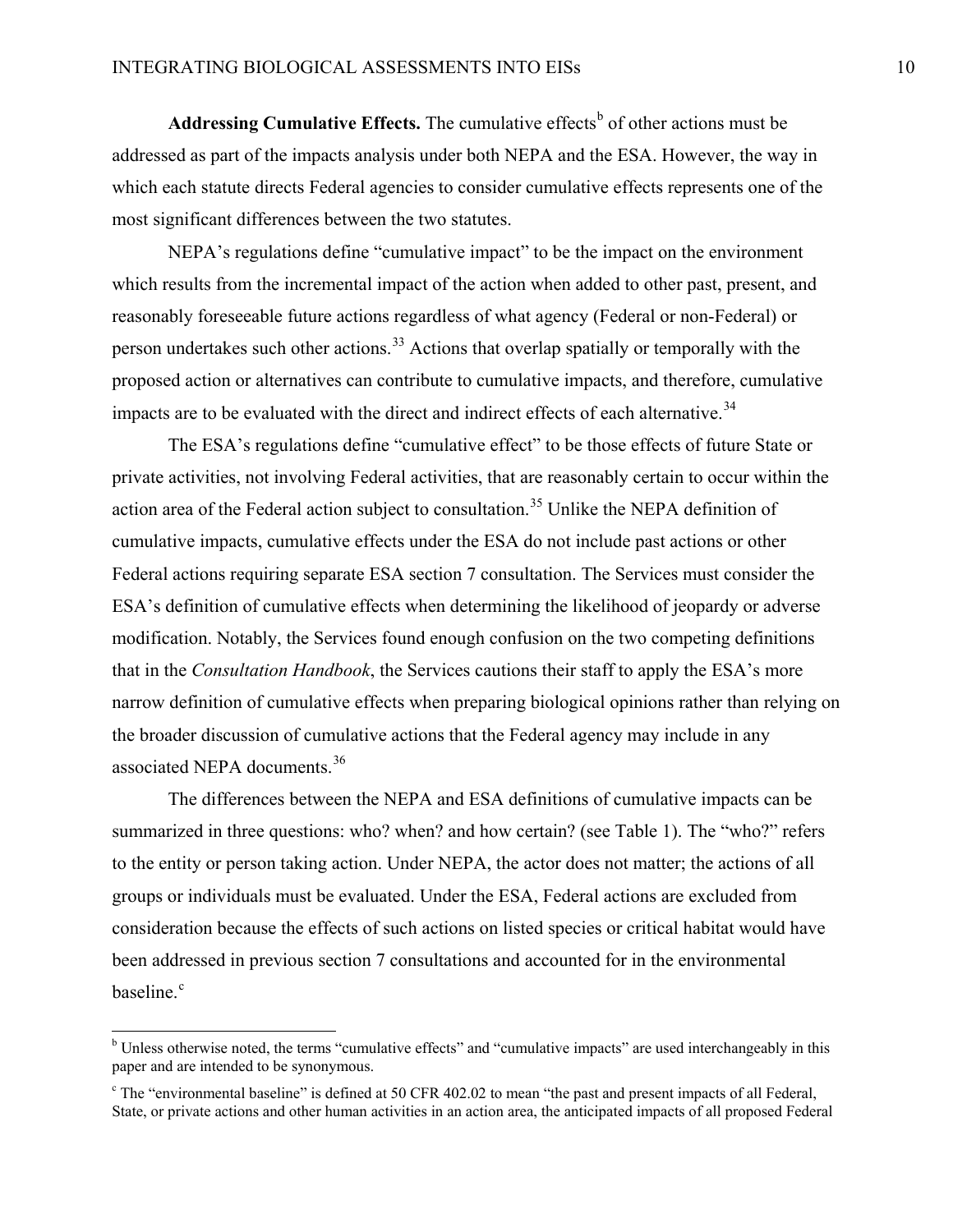<span id="page-10-0"></span>

| <b>Cumulative Action Characteristic</b>               | NEPA                               | <b>ESA</b>                                            |
|-------------------------------------------------------|------------------------------------|-------------------------------------------------------|
| Who is taking the action?                             | anyone                             | State agencies and private<br>individuals or entities |
| When is the action occurring?                         | in the past, present, or<br>future | in the future                                         |
| How certain must it be that the action<br>will occur? | reasonably foreseeable             | reasonably certain to occur                           |

**Table 1. Cumulative Actions Considered Under NEPA and the ESA**

The second difference lies in the timing of the cumulative action. Under NEPA, a cumulative action can occur any time in the past, present, or future as long as the effects of the action can be shown to meaningfully overlap with the effects of the proposed action or alternatives. Under the ESA, only the cumulative impacts of future actions are to be addressed because past and present actions would have already been captured in the environmental baseline.

The third difference between the NEPA and ESA definitions of cumulative effects pertains to how certain the Federal agency must be that a future action will occur. The threshold for NEPA is that the action must be "reasonably foreseeable." In its *Forty Most Asked Questions*, [37](#page-26-20) CEQ notes that although Federal agencies should not speculate on future actions for which there is total uncertainty, agencies can often reasonably foresee many future activities, such as general development trends or the likelihood of land being used for energy projects, shopping centers, subdivisions, farms, or factories. However, if enough information is not available on future actions for the agency to perform a meaningful analysis, such actions need not be included, even if they are reasonably foreseeable.<sup>[38](#page-26-21)</sup>

For the ESA, the threshold for considering an action in the cumulative analysis is that it must be "reasonably certain to occur." The Services provide several examples of such actions in the *Consultation Handbook*. Cumulative actions could include State, tribal, or local government approval of an action through the issuance of permits or grants or other indications that approval is imminent; a project sponsor's assurance that an action will proceed; a project investor's obligation of venture capital; or the initiation of contracts associated with a project.<sup>[39](#page-26-1)</sup> The Services note that "the more State, tribal or local administrative discretion remaining to be

-

projects in an action area that have already undergone formal or early section 7 consultation, and the impact of State or private actions that are contemporaneous with the consultation in process."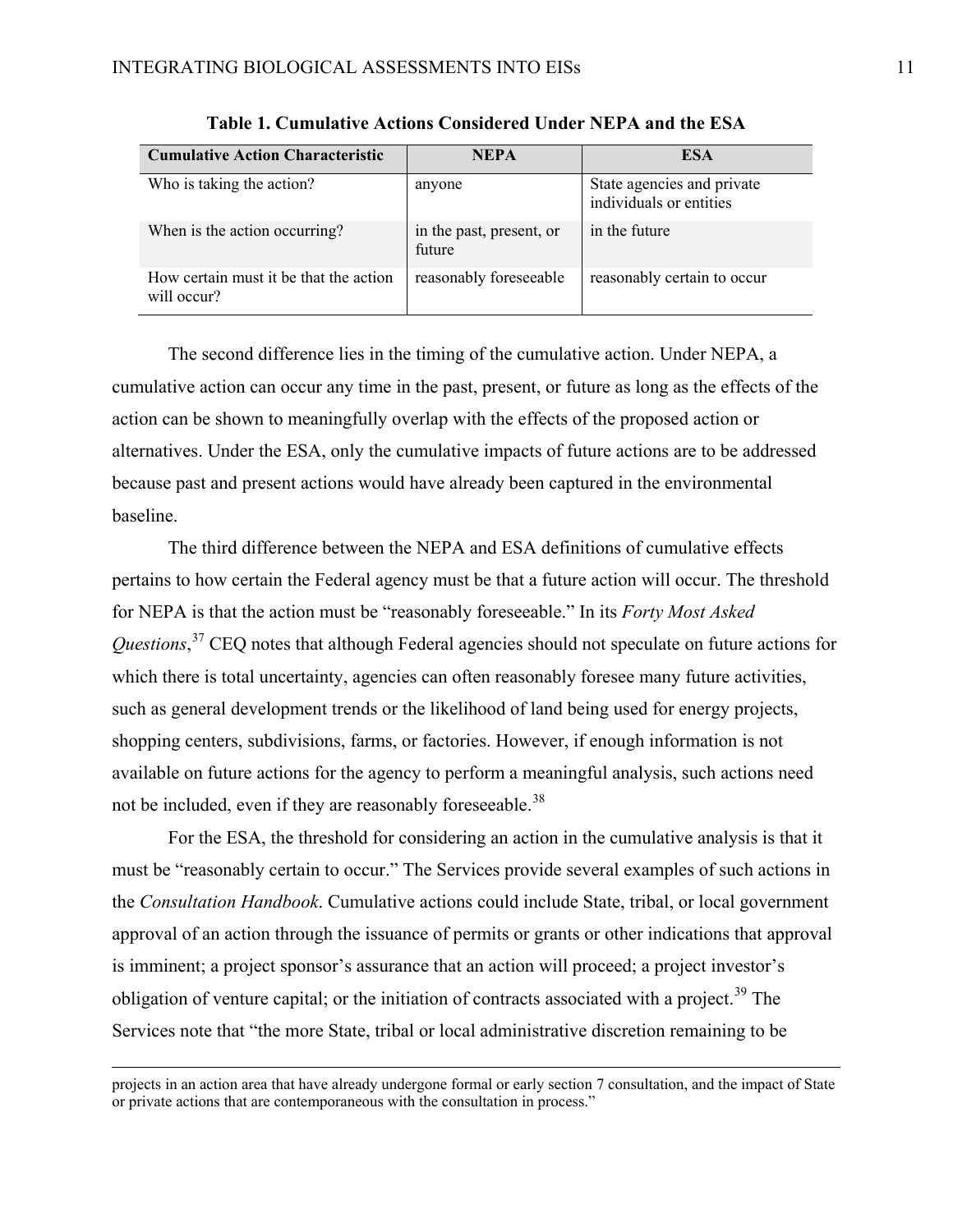exercised before a proposed non-Federal action can proceed, the less there is a reasonable certainty the project will be authorized." [40](#page-26-2) The ESA definition once again proves narrower in that it focuses on actions that require specific approvals or investments and for which such approvals or investments have been (or have been committed to being) made. The U.S. Court of Appeals of the Ninth Circuit ("9th Circuit") confirmed the ESA's narrower definition in a 2013 opinion, which states, "consideration of federal projects, past projects, and projects outside the [project] area exceed the scope of a cumulative effects analysis, as defined under 50 C.F.R.  $§$  402.02."<sup>[41](#page-26-3)</sup>

## **Considering Mitigation**

Mitigation is another area that varies considerably under NEPA and the ESA. Simply put, NEPA requires Federal agencies to consider mitigation, while the ESA is silent on the matter.

**Mitigation Under NEPA.** Under NEPA, mitigation can include voluntary activities that:

- (a) avoid the impact,
- (b) minimize the impact,
- (c) rectify the impact,
- (d) reduce or eliminate the impact over time, or
- <span id="page-11-0"></span>(e) compensate for the impact through replacement or substitution.<sup>[42](#page-26-4)</sup>

Federal agencies must include such measures among the alternatives compared in the EIS.[43](#page-26-5) Agencies may develop mitigation as a component of the project design, in which case the mitigation would be implemented with the proposed action.<sup>[44](#page-26-6)</sup> In cases where the Federal agency uses mitigation to support its findings, the NEPA process should result in enforceable mitigation measures, and the agency should take steps to ensure that any mitigation commitments are appropriately implemented.[45](#page-26-8)

<span id="page-11-1"></span>**Mitigation Under the ESA.** Neither section 7 of the ESA nor its implementing regulations at 50 CFR 402 specifically indicate whether a Federal agency should consider mitigation in its biological assessments to address a proposed action's adverse impacts to listed species or critical habitats. However, in a 2012 ruling ("Ruby Pipeline Opinion"), the 9th Circuit determined that the Services cannot rely on mitigation in its jeopardy determination unless the mitigation is part of the proposed action itself.<sup>[46](#page-26-9)</sup> This is because mitigation that is not part of the proposed action and not required under another statute or permit is not enforceable by the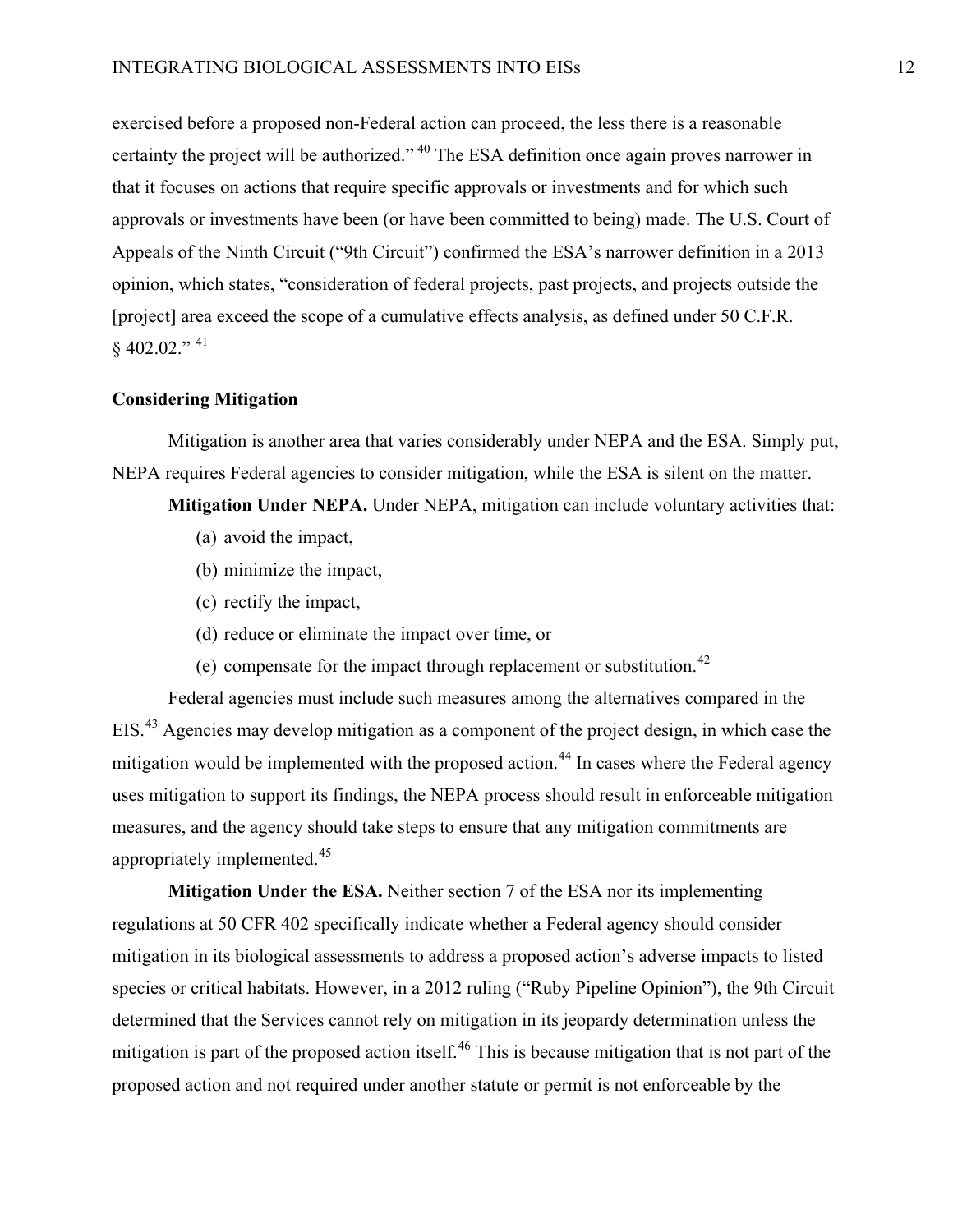Services (i.e., failure to implement such mitigation measures would not trigger the duty for the Federal agency to reinitiate section 7 consultation, would not be enforceable through the threat of penalties for takings of listed species if the mitigation is not complied with, and would effectively evade the potential for an ESA citizen suit to enforce the measures).<sup>[47](#page-26-11)</sup> The Ruby Pipeline Opinion appears to indicate that under ESA section 7, Federal agencies should only consider mitigation as part of the proposed action, thereby effectively rendering it part of the proposed agency action, rather than mitigation *per se*.

If further measures are required to avoid the likelihood of adverse impacts to listed species or critical habitat or minimize the amount or extent of incidental take that would result from a proposed action, the Services could include such measures in the biological opinion. Thus, the section 7 process (rather than the Federal agency's biological assessment, specifically), may include *the Services'* consideration of mitigation measures, some of which fall into the categories of NEPA mitigation listed in the section above. Each type of NEPA mitigation is considered separately below in terms of whether the Services may address it through the section 7 consultation process or in the biological opinion.

*Mitigation to Avoid the Impact.* The first type of mitigation under NEPA avoids the impact altogether by not taking a certain action or parts of an action.<sup>[48](#page-26-12)</sup> The informal consultation process allows the Services to suggest modifications to the action that the Federal agency or applicant could implement that would avoid the likelihood of adverse effects.<sup>[49](#page-26-22)</sup>

*Mitigation to Minimize the Impact*. The second type of mitigation limits the degree or magnitude of the action and its implementation.<sup>[50](#page-26-23)</sup> Under formal consultation, the Services may include in the biological opinion "reasonable and prudent alternatives" (R&PAs), which are alternate actions that can be implemented consistent with the intended purpose of the action and that would avoid the likelihood of jeopardizing the continued existence of listed species or destroying or adversely modifying critical habitat.<sup>[51](#page-26-24)</sup> R&PMs do not assure that all adverse impacts are avoided; they only assure that adverse impacts do not reach the level of jeopardy or adverse modification. The Services may also include "reasonable and prudent measures" (R&PMs) that are necessary or appropriate to minimize the amount or extent of incidental take.<sup>[52](#page-26-25)</sup>

*Mitigation to Rectify the Impact*. This type of mitigation repairs, rehabilitates, or restores the affected environment.<sup>[53](#page-26-26)</sup> Because Federal agencies may not take an action that jeopardizes listed species or destroys or adversely modifies critical habitat,<sup>[54](#page-26-13)</sup> this type of mitigation is not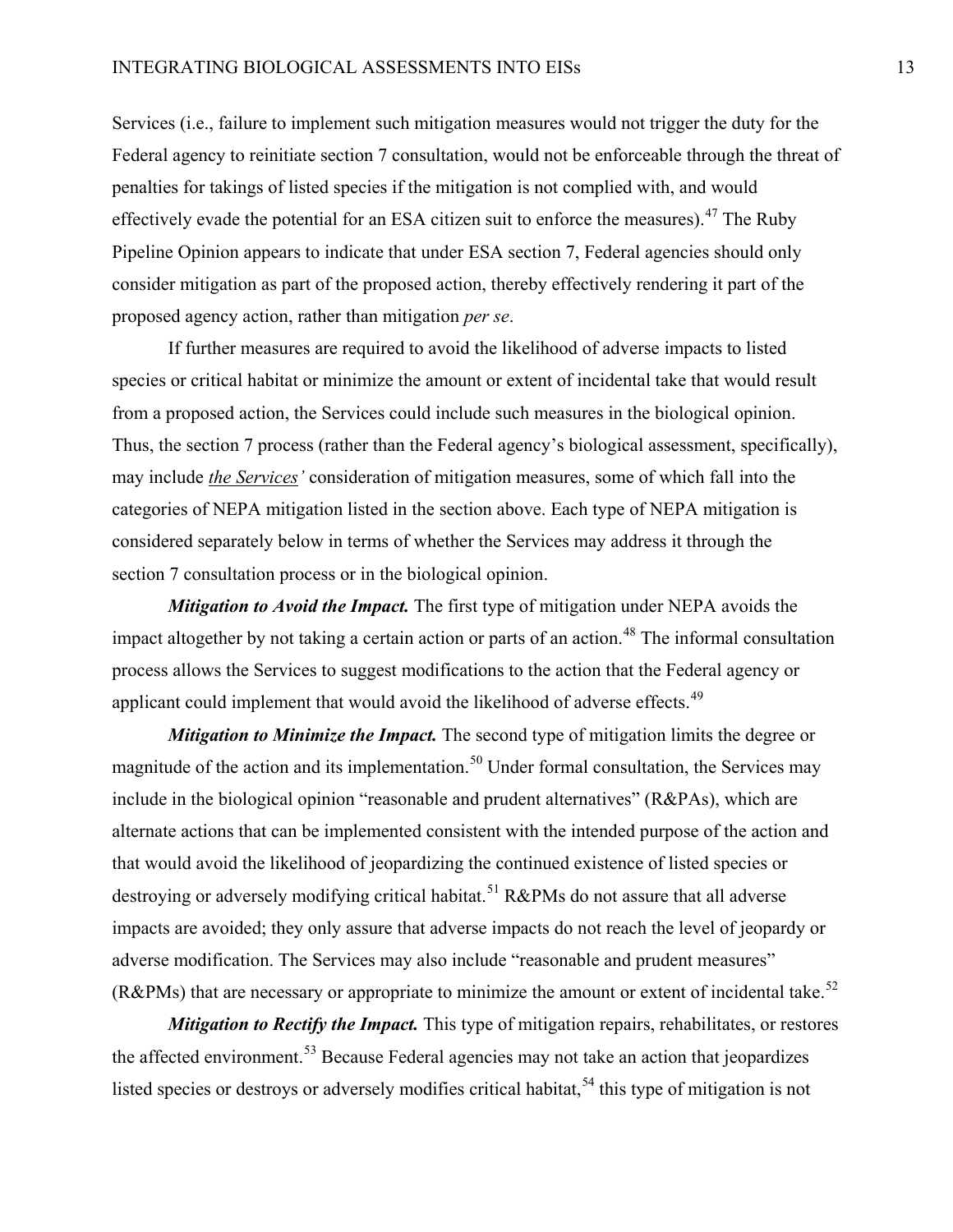appropriate under the ESA, and the section 7 consultation provisions do not allow for either the Federal agency or the Services to consider actions that would compensate for adverse impacts to listed species or critical habitats through future restoration.

*Mitigation to Reduce or Eliminate the Impact Over Time.* Impacts may be reduced or eliminated over time through the preservation and maintenance operations during the life of the action.[55](#page-26-14) Within the section 7 process, the Services could implement this type of mitigation through a biological opinion's R&PMs.

*Mitigation to Compensate for the Impact Through Replacement or Substitution.* The final type of mitigation under NEPA allows for compensatory actions that replace or provide substitute resources or environments.<sup>[56](#page-26-15)</sup> As mentioned previously, Federal agencies may not take an action that jeopardizes listed species or destroys or adversely modifies critical habitat, so this type of mitigation, which assumes the loss of resources, would not be appropriate under the ESA.

#### **Forming Conclusions**

The final difference that this paper will consider is how NEPA and the ESA direct Federal agencies to form conclusions.

**NEPA Conclusions.** NEPA and its regulations do not specify how an agency should characterize its conclusions. Agencies must include in the EIS's discussion of environmental consequences any adverse environmental effects which cannot be avoided, the relationship between short-term uses and long-term productivity of the environment, and any irreversible or irretrievable commitments of resources that would occur, should the proposed action be taken.<sup>[57](#page-26-16)</sup> However, Federal agencies can choose to express such effects in a variety of ways, both qualitatively and quantitatively. For instance, in a recent EIS, the National Park Service frames impacts qualitatively as: negligible, minor, moderate, or major.<sup>[58](#page-26-17)</sup> Similarly, the NRC summarizes impacts as small, moderate, or large.<sup>[59](#page-26-27)</sup> The NMFS describes the "risks" and "benefits" of various alternatives in a draft EIS on two salmonid management plans, <sup>[60](#page-26-2)</sup> while the Federal Highway Administration describes the impacts of a road construction project qualitatively as either "adverse" or "beneficial" and further refines these effects in quantitative terms where possible.<sup>[61](#page-26-7)</sup>

**ESA Conclusions.** The ESA regulations direct Federal agencies to determine in a biological assessment whether listed species or critical habitats "are likely to be adversely affected." [62](#page-26-8) The Services' *Consultation Handbook* further specifies that ESA effect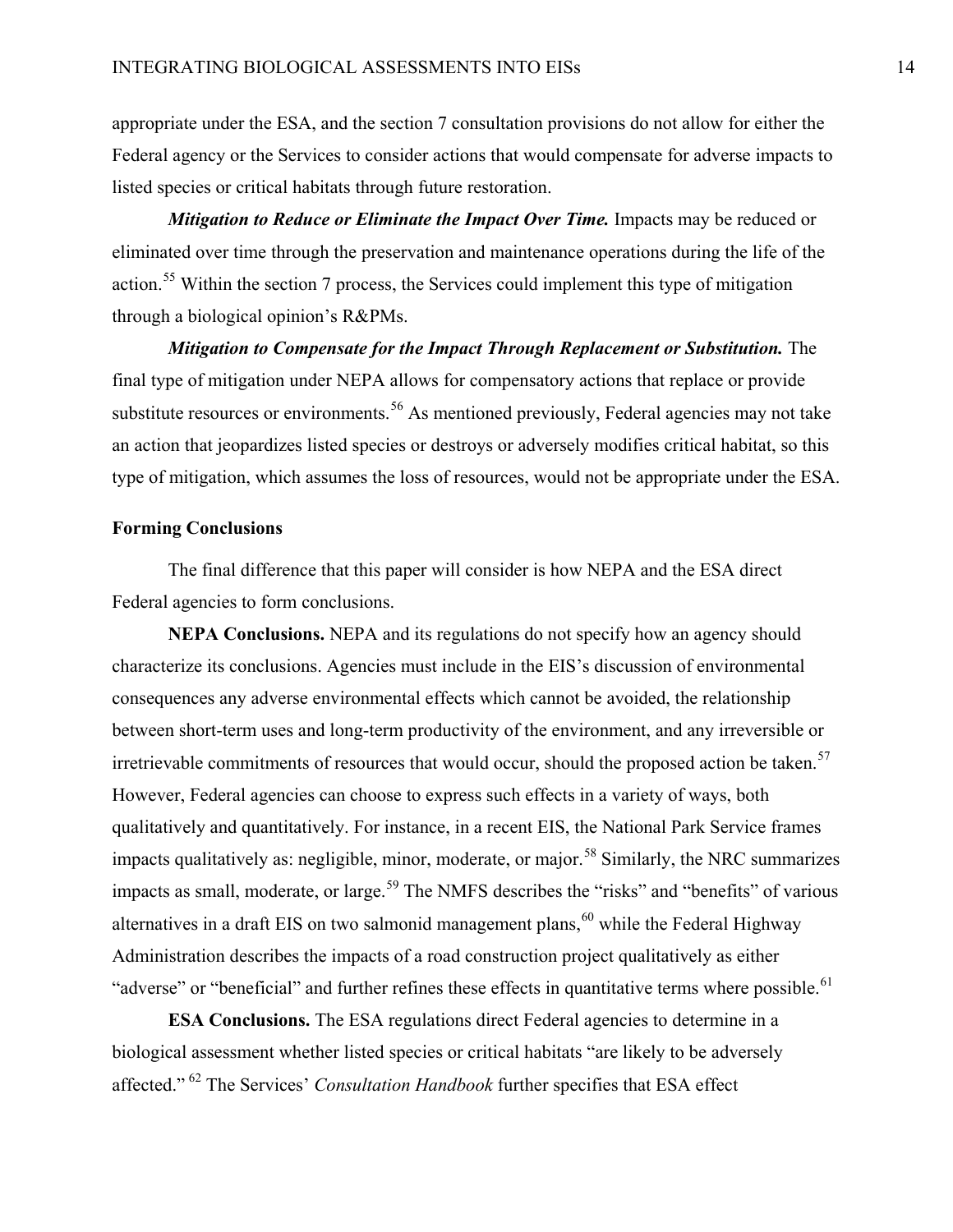determinations should be characterized as "no effect," "is not likely to adversely affect," or "is likely to adversely affect."<sup>[63](#page-26-9)</sup> A conclusion of "is not likely to adversely affect" is the appropriate conclusion when effects on listed species are expected to be "beneficial," "discountable," or "insignificant," each of which carries a specific meaning under the  $ESA<sup>64</sup>$  $ESA<sup>64</sup>$  $ESA<sup>64</sup>$  If the Federal agency concludes "is likely to adversely affect," the Services then review the Federal agency's determination(s), to determine if the proposed action would "jeopardize the continued existence of" listed species or "result in destruction or adverse modification of" designated critical habitat.<sup>[65](#page-26-11)</sup>

A Federal agency's ESA conclusions trigger specific section 7 consultation requirements. Consultation is required whenever a Federal agency determines that an action "may affect" listed species,<sup>[66](#page-26-12)</sup> whether the action "is likely" or "is not likely" to result in adverse effects. The 9th Circuit has found that "may affect" includes any possible effect, whether beneficial, benign, adverse, or of an undetermined character<sup>[67](#page-26-22)</sup> and includes effects that have any chance of affecting listed species or critical habitat—even if it is later determined that the action is "not likely" to do so.<sup>[68](#page-26-23)</sup> If the agency determines that a particular action will have no effect on listed species, the consultation requirements are not triggered.<sup>[69](#page-26-24),[70](#page-26-25)</sup>

#### **Solutions for Integrating the EIS and Biological Assessment**

After reviewing the differences in NEPA and ESA terminology and definitions, a Federal agency may be left with several questions. Assuming a project requires both an EIS and a biological assessment, should the scope of a project be defined to meet the definition of NEPA's affected environment or the ESA's action area? Should the ESA analysis take into account NEPA alternatives? How should cumulative effects be addressed? What about mitigation? And finally, how should conclusions be characterized? These questions are addressed in the following sections and summarized in Table 2. The remainder of this paper assumes that the Federal agency has chosen to fulfill its duty to prepare an EIS and biological assessment in one integrated document, which is herein referred to as an "EIS/BA."

## **Environmental Scope**

Describing the affected environment is a regulatory requirement under NEPA. Conversely, the ESA regulations do not explicitly mention the action area when listing items that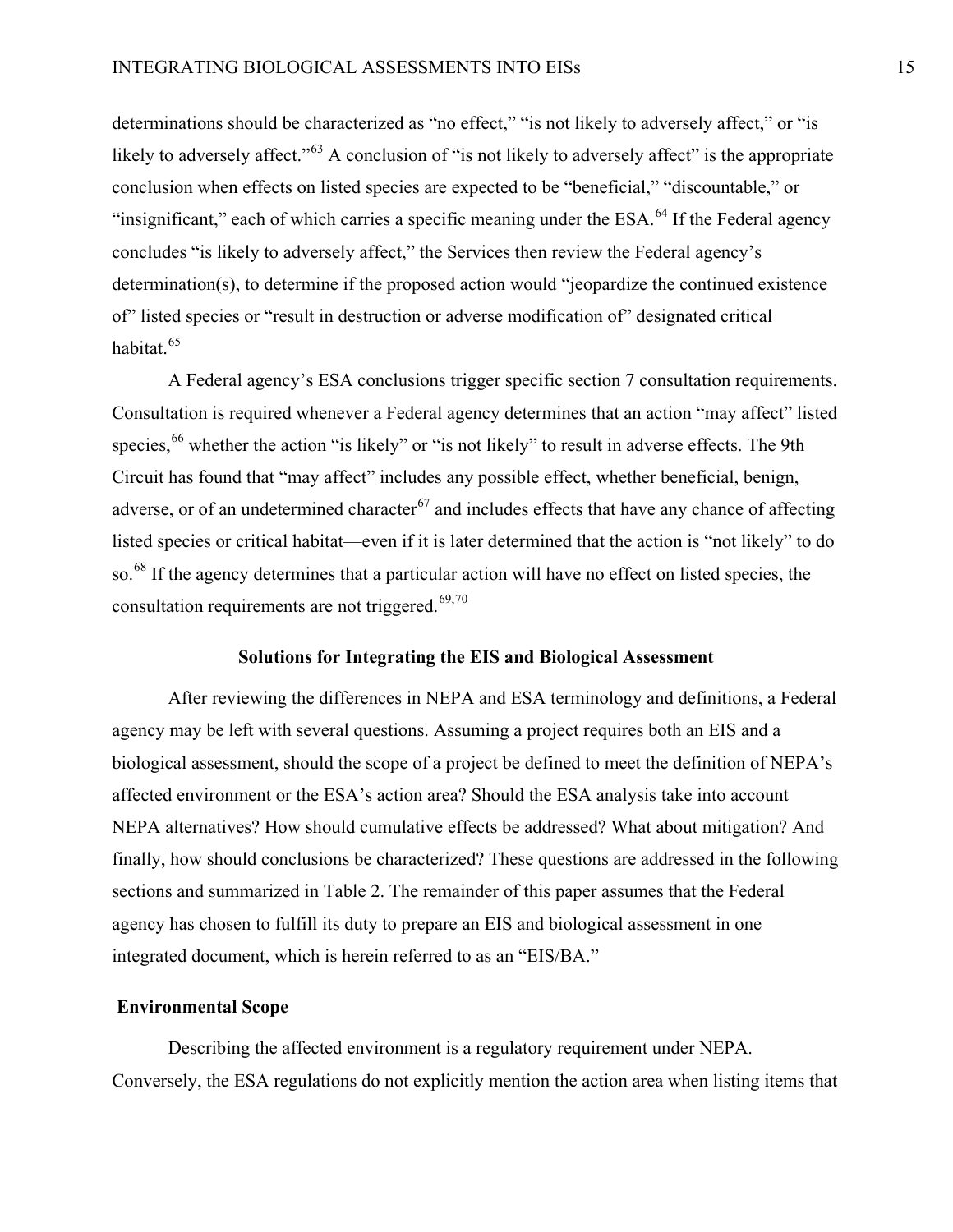the Federal agency might include in the biological assessment.<sup>[71](#page-26-26)</sup> Because a description of the affected environment is a regulatory requirement, and a description of the action area is not, the Federal agency should describe the project in terms of the NEPA definition of affected environment.

If the Federal agency determines that the ESA action area differs from the NEPA affected environment, the agency could also separately describe the action area in the EIS/BA. While a description of the ESA action area is not required by regulation because the contents of a biological assessment are at the discretion of the Federal agency, the ESA does require that the Federal agency determine what species occur in the action area, determine whether the action may affect listed species, and consult with the Services if effects are anticipated. Additionally, the Services must evaluate impacts to listed species and critical habitats according to the ESA's definition of action area, not NEPA's definition of affected environment. Thus, framing the scope of the EIS/BA's ESA analysis in terms of the ESA action area facilitates both the agency's compliance with the consultation requirements of ESA section 7 and the Services' review of the action and formulation of a biological opinion, if warranted. To do this, the Federal agency could include a subsection that specifically addresses the ESA action area within the EIS/BA's affected environment description. This would allow the Federal agency to describe the NEPA affected environment for ecological resources, while narrowing the focus to the ESA action area for listed species and critical habitats.

#### **Impact Analysis**

**Alternatives.** A Federal agency's consideration of alternatives is required by NEPA and optional under the ESA. Accordingly, the Federal agency must address alternatives in its EIS/BA to fulfill the requirements of NEPA. Although not required under the ESA, addressing the effects of alternatives on listed species and critical habitats could help the Services formulate R&PAs in a situation where the Services determine that the agency's preferred NEPA alternative would result in jeopardy or adverse modification.

To meet the requirements of NEPA and facilitate the agency's fulfillment of ESA section 7 requirements, the Federal agency should address the impacts of alternatives on listed species and critical habitats in biological assessment section(s) of the EIS/BA. Because only a difference in the requirement to include alternatives exists between NEPA and the ESA (rather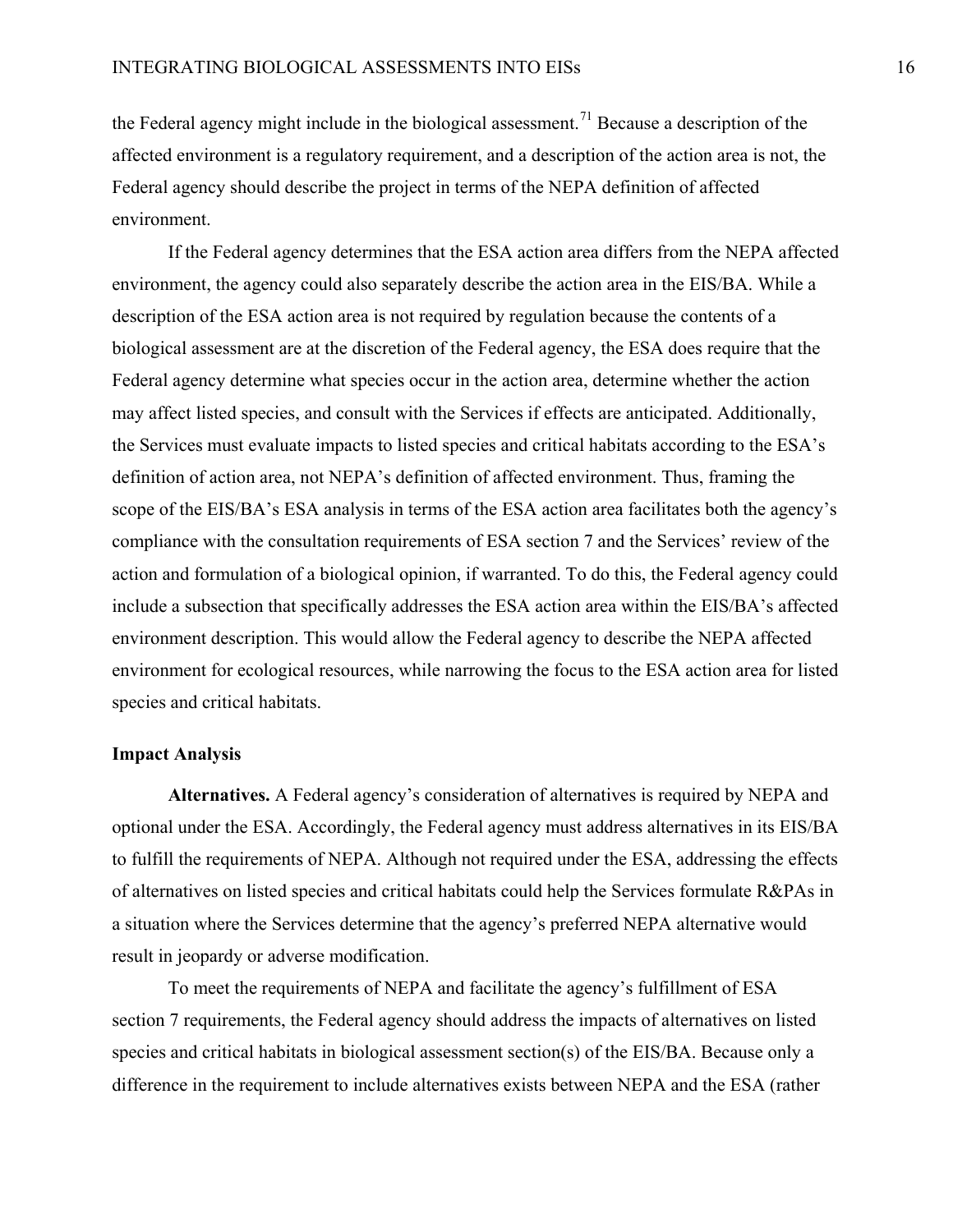than a conflict in the definition of the term "alternatives"), the Federal agency would apply the same scope and format to its alternatives impact analysis for listed species and critical habitat as it applies to all other resource areas addressed in the EIS/BA.

**Cumulative Effects.** Cumulative effects under NEPA are inclusive of all reasonably foreseeable past, present, and future actions, while cumulative effects under the ESA focus on only future actions of State agencies and private individuals or entities. Although NEPA's definition is broader, it is reasonable for a Federal agency to narrow the EIS/BA's cumulative impact analysis for listed species and critical habitats to only those actions that would fit the ESA cumulative impact definition for two reasons.

First, inherent in the Services' listing of a species is the fact that past and present actions have already cumulatively threatened or endangered the species' continued existence. Thus, including past and present actions in the cumulative effects discussion may cloud the agency's analysis and bias conclusions towards those actions, which have already had substantial impacts. Such an assessment could prohibit the agency from meaningfully evaluating whether future actions have the potential to further jeopardize the continued existence of listed species.

Second, and as already discussed, the Services must consider the ESA's definition (not NEPA's definition) of cumulative effects when determining the likelihood of jeopardy or adverse modification. Accordingly, narrowing the discussion of cumulative effects on future actions of State agencies and private individuals or entities would facilitate the Services' review of the project during section 7 consultation.

The question remains, however, of how a Federal agency should evaluate past and present actions and other Federal actions required under NEPA as these remain a regulatory requirement. The Federal agency could address these actions within the EIS/BA's affected environment discussion. Because such actions would have shaped the environmental baseline for listed species, the affected environment section would be an appropriate place to describe actions that have cumulatively brought the Services to a point where listing of a species is warranted. The EIS/BA's ESA cumulative impact analysis could then describe the differences between the two definitions of cumulative impacts and refer the reader to the affected environment for a description of non-ESA cumulative actions.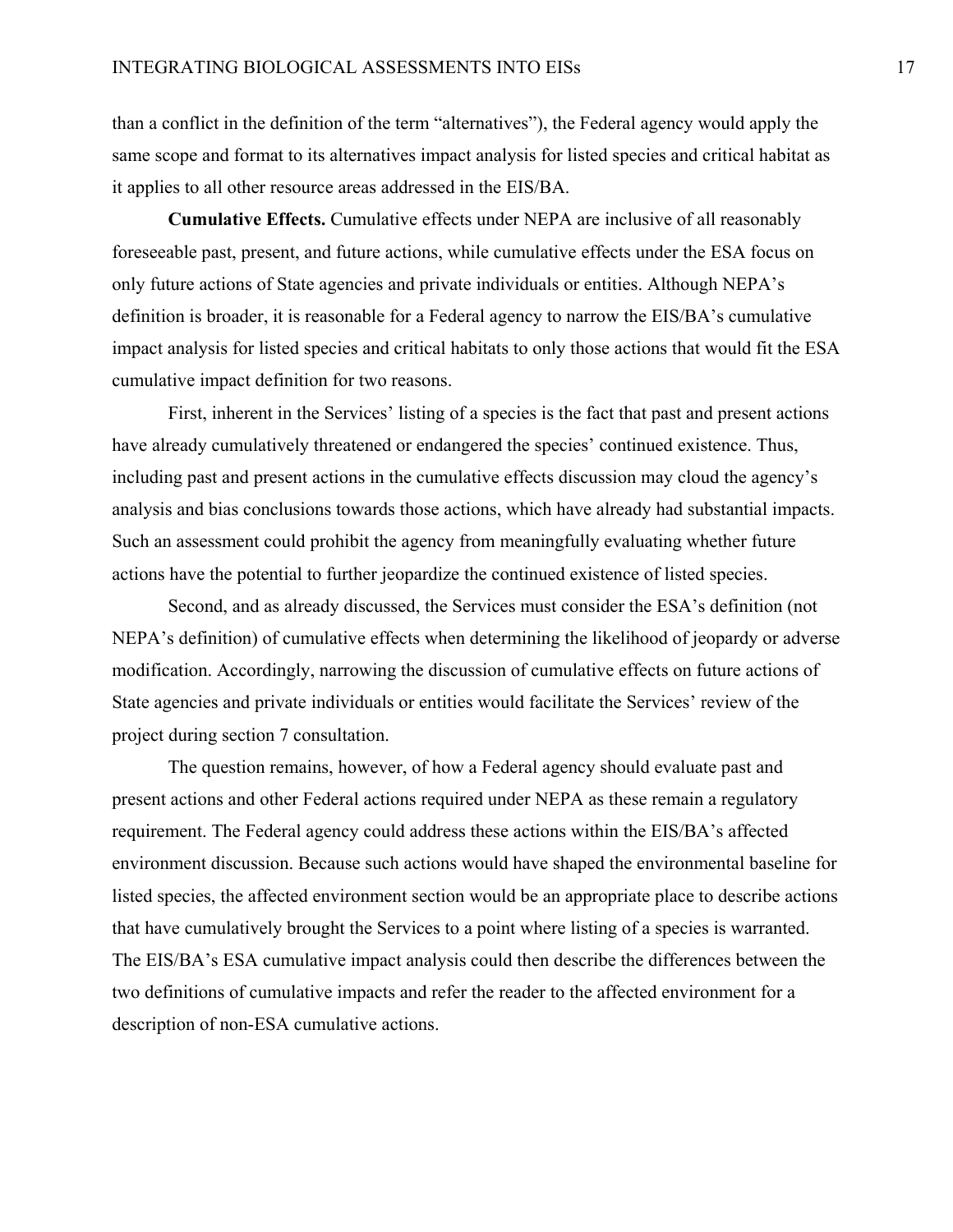## **Mitigation**

NEPA requires Federal agencies to consider mitigation among the various alternatives considered in the EIS. However, under "Considering Mitigation," this paper finds that it is most appropriate for the Services, and not the Federal agency, to consider and identify mitigation measures to avoid or minimize adverse impacts to listed species and critical habitats. The Services can develop such mitigation in coordination with the Federal agency during the section 7 consultation process or include it in the biological opinion as R&PAs or R&PMs.

Nonetheless, the requirement for Federal agencies to consider mitigation in its EISs remains. One way NEPA allows Federal agencies to consider mitigation is to develop mitigation measures as a component of the project design such that the measures would be implemented with the proposed action. The 9th Circuit has found that mitigation included in the proposed action is the only appropriate type of mitigation for the Services to rely upon in jeopardy determinations under the ESA. Accordingly, the most prudent way for a Federal agency to address mitigation that reduces or avoids impacts to listed species or critical habitat is to include such mitigation as a component of the proposed action or alternatives themselves. For clarity, the EIS/BA impact analysis could describe the ways in which the proposed action or alternatives have been modified to mitigate adverse effects and refer the reader to the corresponding description of those components in previous sections of the EIS/BA.

#### **Impact Conclusions**

NEPA does not specify how conclusions should be characterized, while the ESA regulations and the Services' *Consultation Handbook* direct Federal agencies to conclude whether an action will result in "no effect," "is not likely to adversely affect," or "is likely to adversely affect." As discussed previously, each of these conclusions triggers specific consultation requirements under ESA section 7. Accordingly, it is most appropriate for Federal agencies to characterize conclusions using the ESA's terminology.

As with alternatives, because NEPA and the ESA do not contain conflicting requirements or definitions, a Federal agency can fulfill its duties under both statutes in a relatively straightforward manner by using the ESA's terminology in its EIS/BA conclusions for listed species and critical habitats.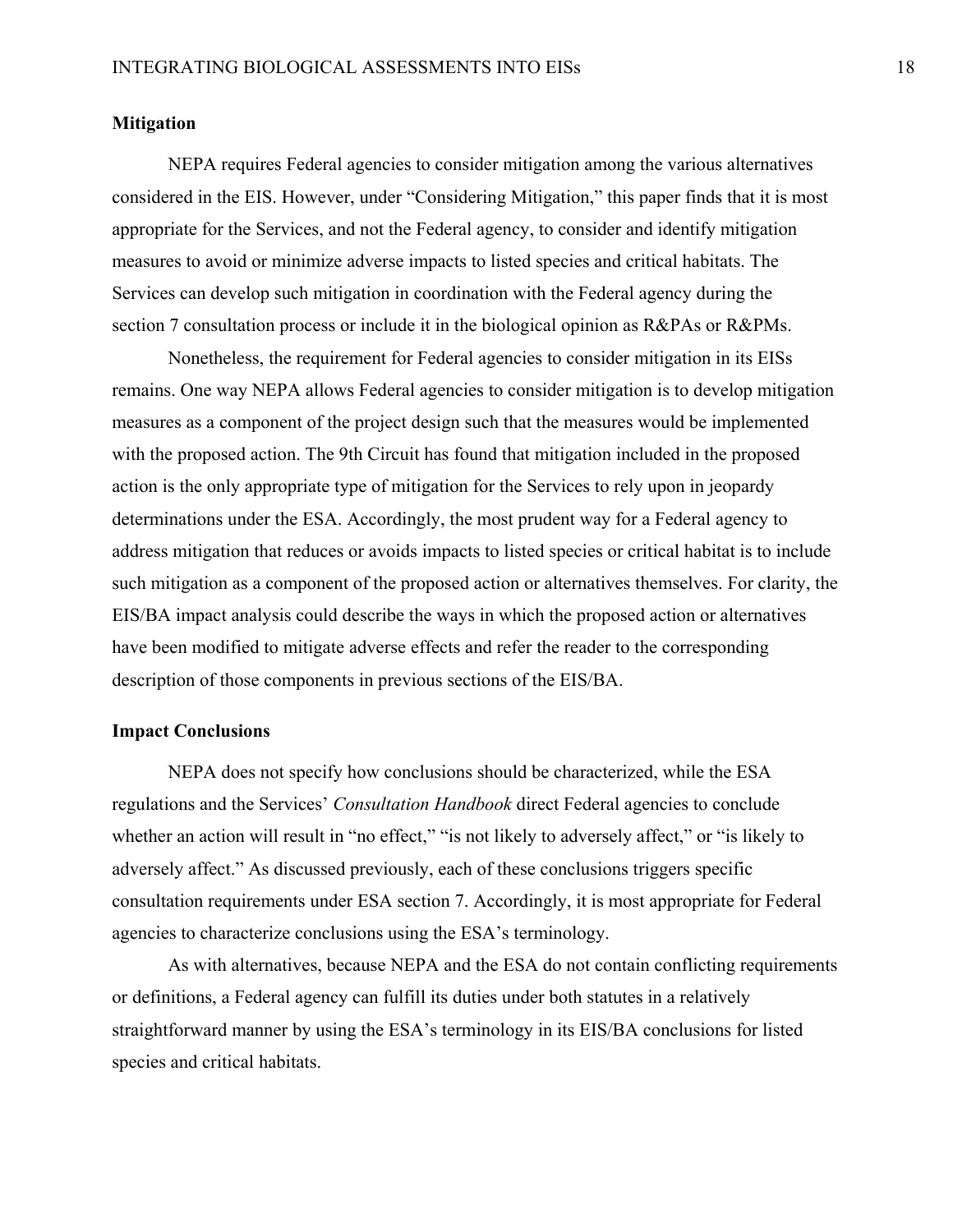| <b>EIS/BA</b><br>Component           | <b>NEPA</b><br>Requirement                                                                              | <b>ESA Requirement</b>                                                                                                                                                       | Conflict?                                                                                                                                | <b>Resolution</b>                                                                                                                                                                                                                                  |
|--------------------------------------|---------------------------------------------------------------------------------------------------------|------------------------------------------------------------------------------------------------------------------------------------------------------------------------------|------------------------------------------------------------------------------------------------------------------------------------------|----------------------------------------------------------------------------------------------------------------------------------------------------------------------------------------------------------------------------------------------------|
| <b>Environmental</b><br><b>Scope</b> | An EIS must contain<br>a description of the<br>affected<br>environment.                                 | A Federal agency<br>must initiate<br>section 7<br>consultation if listed<br>species or critical<br>habitat in the action<br>area may be<br>affected.                         | Yes. The definitions<br>of "affected<br>environment" and<br>"action area" could<br>result in different<br>environmental<br>scopes.       | The EIS/BA could<br>describe the ESA<br>action area within<br>the ecological<br>resources affected<br>environment<br>description.                                                                                                                  |
| <b>Alternatives</b>                  | An EIS must<br>consider the<br>environmental<br>consequences of<br>alternatives.                        | The ESA does not<br>require Federal<br>agencies to consider<br>alternatives.                                                                                                 | No. The absence of a<br>requirement for<br>agencies to consider<br>alternatives under<br>the ESA does not<br>present a conflict.         | The EIS/BA should<br>address alternatives<br>for listed species and<br>critical habitats.                                                                                                                                                          |
| Cumulative<br><b>Effects</b>         | Cumulative effects<br>include all<br>reasonably<br>foreseeable past,<br>present, and future<br>actions. | Cumulative effects<br>include only future<br>actions of State<br>agencies and private<br>individuals or<br>entities.                                                         | Yes. The definition<br>of cumulative effects<br>is different under<br>NEPA and the ESA.                                                  | The EIS/BA should<br>address ESA<br>cumulative effects in<br>its impact analysis<br>and include non-<br>ESA cumulative<br>effects in the<br>description of the<br>affected<br>environment as part<br>of the environmental<br>baseline.             |
| <b>Mitigation</b>                    | An EIS must<br>consider mitigation.                                                                     | When forming its<br>jeopardy statements,<br>the Services can<br>only rely on<br>mitigation that is<br>part of the proposed<br>action or<br>implemented as<br>R&PAs or R&PMs. | Yes. The ESA is<br>narrower in its<br>allowance for<br>Federal agencies and<br>the Services to<br>consider mitigation.                   | The EIS/BA should<br>only include<br>mitigation that<br>would reduce or<br>eliminate impacts to<br>listed species or<br>critical habitats if<br>such mitigation is<br>incorporated as a<br>component of the<br>proposed action or<br>alternatives. |
| Impact<br><b>Conclusions</b>         | NEPA does not<br>specify how an EIS<br>should characterize<br>conclusions.                              | A Federal agency's<br>determination of<br>"may affect" triggers<br>consultation<br>requirements under<br>section 7.                                                          | No. The absence of<br>specificity in how<br>agencies should<br>characterize<br>conclusions under<br>NEPA does not<br>present a conflict. | The EIS/BA should<br>characterize<br>conclusions for<br>listed species and<br>critical habitats<br>using the ESA's<br>terminology.                                                                                                                 |

**Table 2. Solutions to Address Conflicting NEPA and ESA Requirements**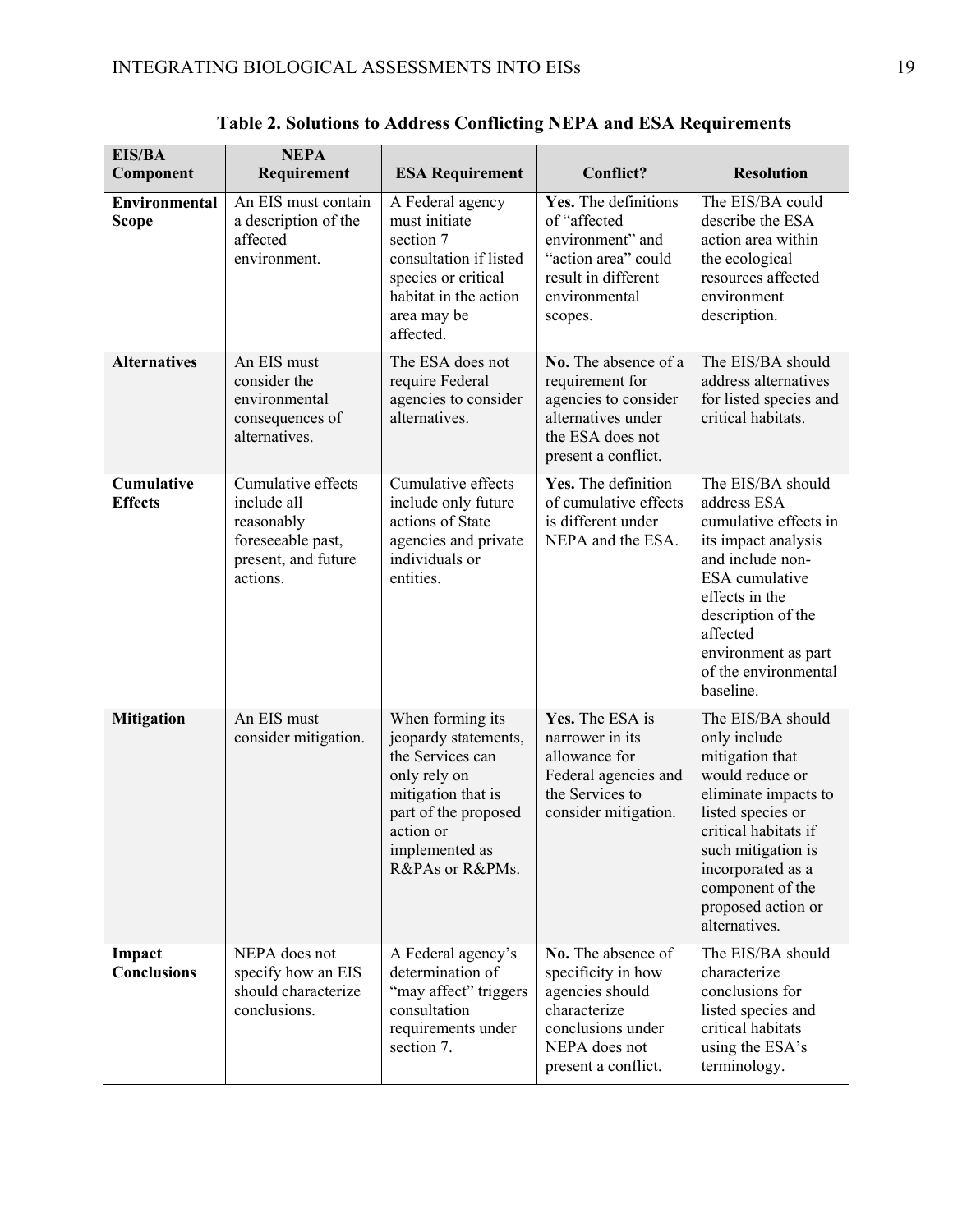# **Conclusion**

Although NEPA and the ESA allow Federal agencies to concurrently fulfill their obligations under each statute, agencies can face several practical challenges when integrating biological assessments into EISs in a manner that complies with both statutes. Such challenges arise from differences in how NEPA and the ESA direct Federal agencies to address environmental scope; evaluate impacts, including how to consider alternatives and cumulative effects; consider mitigation; and frame impact conclusions. This paper's review of each of these challenges reveals that Federal agencies can successfully fulfill the requirements of both NEPA and the ESA in one, integrated document.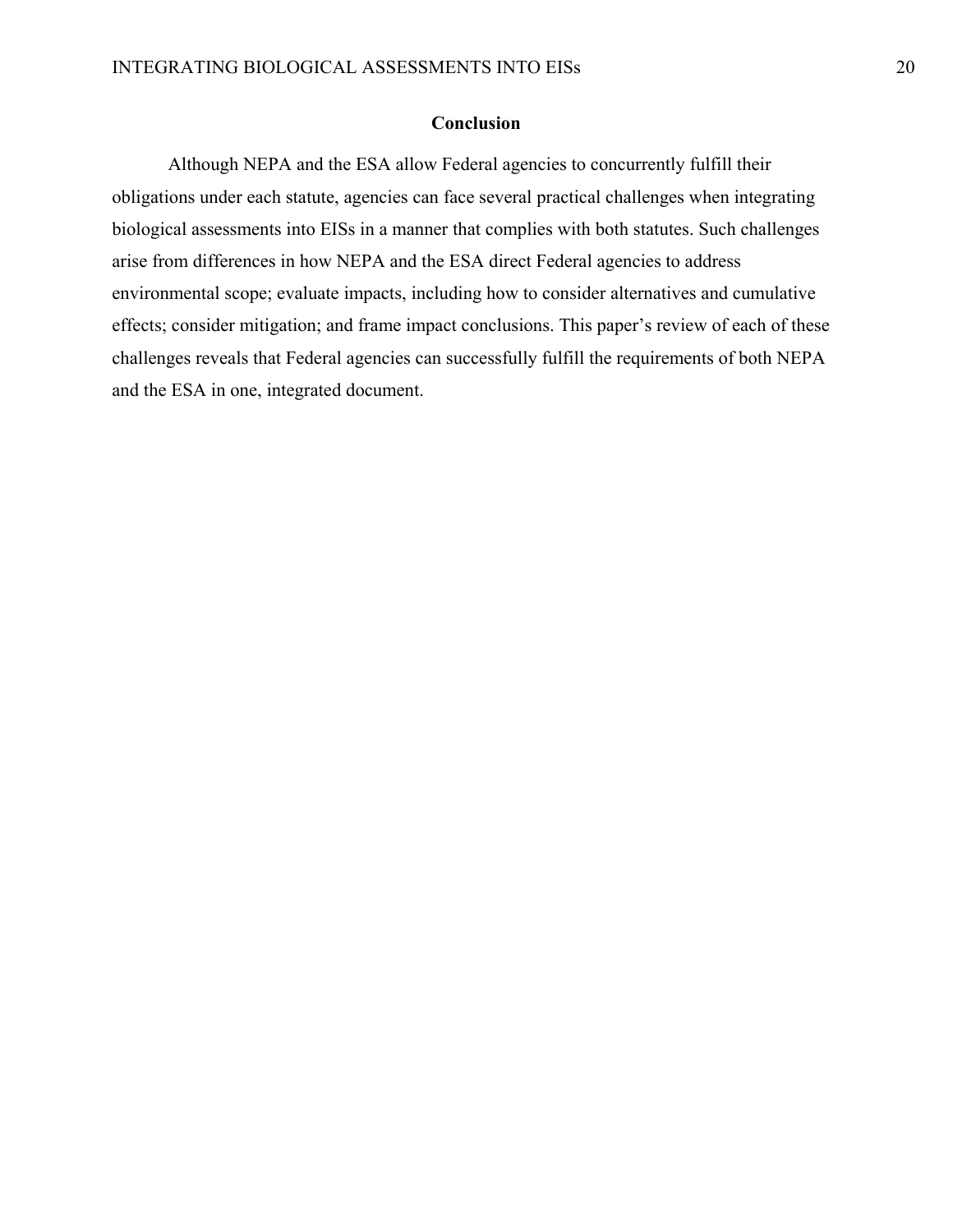## **References**

## **Acts of Congress**

Endangered Species Act of 1973, as amended. 16 U.S.C. §1531, et seq. National Environmental Policy Act of 1969, as amended. 42 U.S.C. §4321, et seq.

## **Federal Regulations**

Interagency cooperation—Endangered Species Act of 1973, as amended, 50 CFR §402 (2014). Regulations for implementing the procedural provisions of the National Environmental Policy Act, 40 CFR §1500–1508 (2014).

# **Court Opinions**

California ex rel Lockyer v. USDA, 575 F.3d 999 (9th Cir. 2009).

Center for Biological Diversity v. U.S. Bureau of Land Management, 698 F.3d 1101 (9th Cir. 2012).

Conservation Congress v. U.S. Forest Service, 720 F.3d 1048 (9th Cir. 2013).

Habitat Education Center v. U.S. Forest Service, 609 F.3d 897 (7th Cir. 2010).

Karuk Tribe of California v. USFS, 681 F.3d 1006 (9th Cir. 2012).

Pacific Rivers Council v. Thomas, 30 F.3d 1050 (9th Cir. 1994).

Southwest Center for Biological Diversity v. USFS, 100 F.3d 1443 (9th Cir. 1996).

Thomas v. Peterson, 753 F.2d 754 (9th Cir. 1985).

#### **Other Documents**

- Council on Environmental Quality (1981, as amended). *Memorandum to Agencies: Forty Most Asked Questions Concerning CEQ's National Environmental Policy Act Regulations*. 46 Fed. Reg. 18026 (March 23, 1981). Retrieved from http://energy.gov/sites/prod/ files/G-CEQ-40Questions.pdf.
- Council on Environmental Quality (1997). *Considering Cumulative Effects Under the National Environmental Policy Act*. Washington, DC: Author. Retrieved from http://energy.gov/ sites/prod/files/nepapub/nepa\_documents/RedDont/G-CEQ-ConsidCumulEffects.pdf.

Council on Environmental Quality (2011). *Memorandum for Heads of Federal Departments and Agencies: Appropriate Use of Mitigation and Monitoring and Clarifying the Appropriate*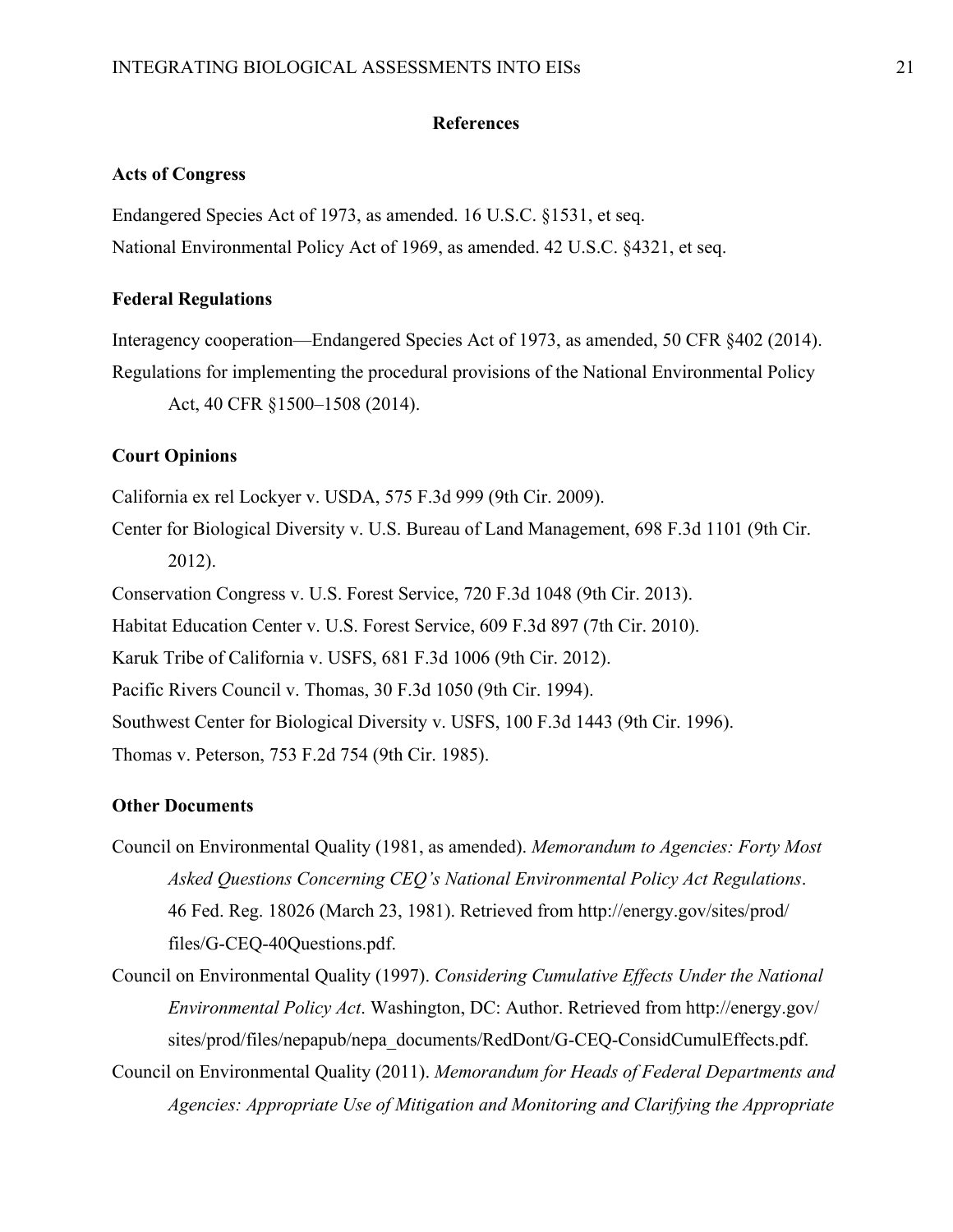*Use of Mitigated Findings of No Significant Impact*. Retrieved from http://ceq.hss.doe. gov/current\_developments/docs/Mitigation\_and\_Monitoring\_Guidance\_14Jan2011.pdf.

- Desrosier, C. M. (1975). Major Federal Actions Under the National Environmental Policy Act. *Fordham Law Review*, 44(3), 580–596. Retrieved from http://ir.lawnet.fordham.edu/cgi/ viewcontent.cgi?article=2197&context=flr.
- Federal Energy Regulatory Commission (2001). *Hydropower Licensing and Endangered Species: A Guide for Applicants, Contractors, and Staff*. Washington, DC: Author. Retrieved from http://www.ferc.gov/industries/hydropower/gen-info/guidelines/ esa\_guide.pdf.
- Federal Highway Administration (2014). *US 97 Bend North Corridor Project Final Environmental Impact Statement and Final Section 4(f) Evaluation*. FHWA-OR-EIS-14- 01-F. Bend, OR: Author. EIS No. 20140211. Retrieved from http://www.us97solutions.org/draft\_eis/.
- National Marine Fisheries Service (2014). *Draft Environmental Impact Statement on Two Joint State and Tribal Resource Management Plans for Puget Sound Salmon and Steelhead Hatchery Programs*. Seattle, WA: Author. EIS No. 20140198. Retrieved from http://yosemite.epa.gov/oeca/webeis.nsf/(EISDocs)/20140198/\$file/Puget\_Sound\_Hatche ries\_DEIS\_July\_2014.pdf?OpenElement.
- National Park Service (2001). *Director's Order 12 Conservation Planning, Environmental Impact Analysis and Decision-making Handbook*. Washington, DC: Author. Retrieved from http://planning.nps.gov/document/do12handbook1.pdf.
- National Park Service (2014). *Final General Management Plan and Environmental Impact Statement for Gulf Islands Seashore*. Gulf Breeze, FL: Author. EIS No. 20140191. Retrieved from http://parkplanning.nps.gov/document.cfm?parkID=384&project ID=11318&documentID=60389.
- U.S. Fish and Wildlife Service (2013). *Consultations: Frequently Asked Questions*. Retrieved from http://www.fws.gov/endangered/what-we-do/faq.html.
- U.S. Fish and Wildlife Service and National Marine Fisheries Service (1986). Interagency cooperation—Endangered Species Act of 1973, as amended; final rule. 51 Fed. Reg. 19926 (June 3, 1986). Retrieved from Westlaw.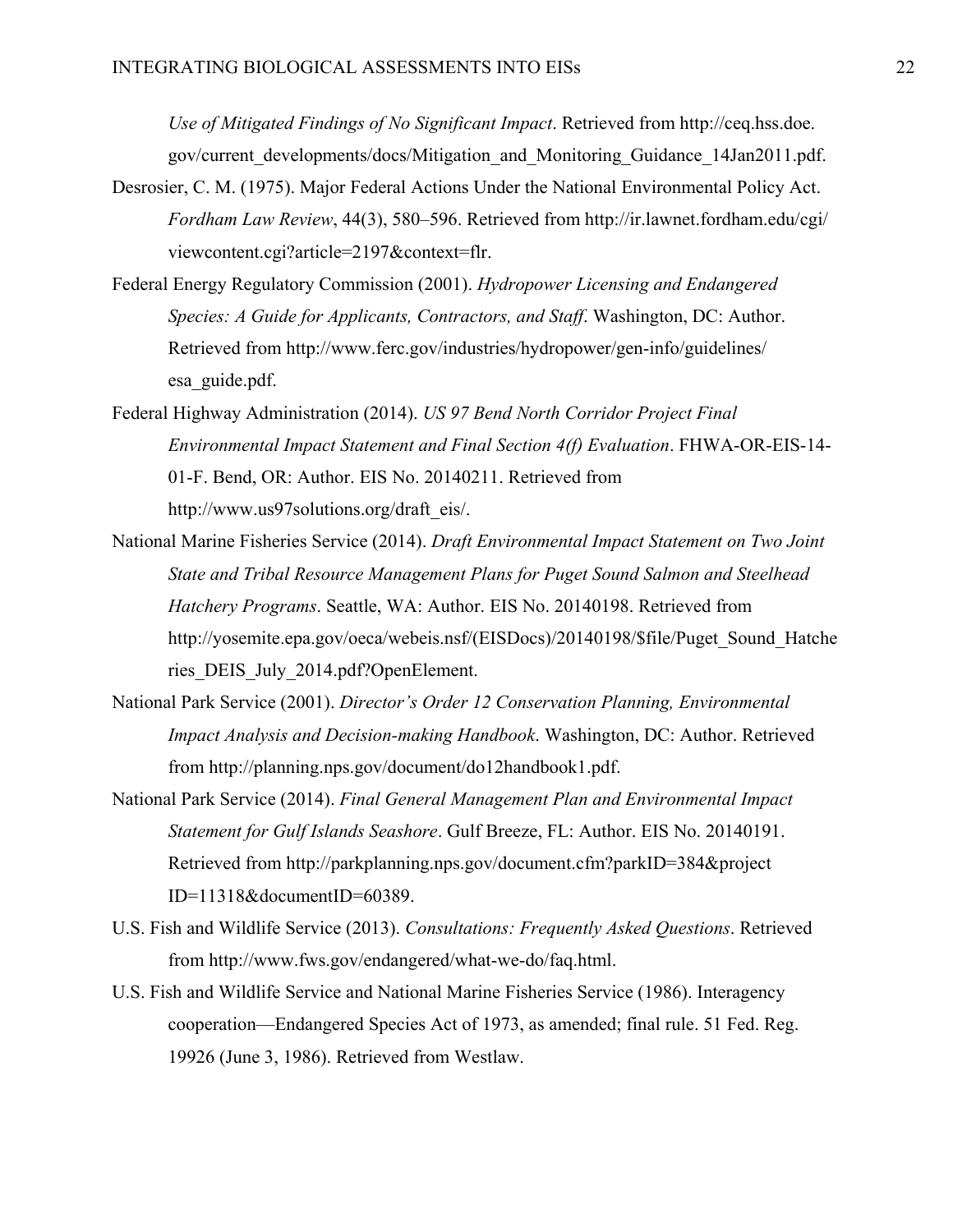- U.S. Fish and Wildlife Service and National Marine Fisheries Service (1998). *Endangered Species Consultation Handbook: Procedures for Conducting Consultation and Conference Activities Under Section 7 of the Endangered Species Act*. Washington, DC: Author. Retrieved from http://www.nmfs.noaa.gov/pr/pdfs/laws/esa\_section7\_ handbook.pdf.
- U.S. Fish and Wildlife Service and National Marine Fisheries Service (2014). *Endangered Species Act Section 7 Consultation Programmatic Biological Opinion on the U.S. Environmental Protection Agency's Issuance and Implementation of the Final Regulations Section 316(b) of the Clean Water Act*. Washington, DC: Author. Retrieved from http://water.epa.gov/lawsregs/lawsguidance/cwa/316b/upload/Final-316b-Biological-Opinion-and-Appendices-May-19-2014.pdf.
- U.S. Nuclear Regulatory Commission (2013). *Generic Environmental Impact Statement for License Renewal of Nuclear Plants*. NUREG–1437. Revision 1. Washington, DC: Author. EIS No. 20130330. Retrieved from http://www.nrc.gov/reading-rm/doccollections/nuregs/staff/sr1437/r1/.
- U.S. Nuclear Regulatory Commission (2013). *Standard Review Plans for Environmental Reviews for Nuclear Power Plants, Supplement 1: Operating License Renewal*. NUREG–1555, Supplement 1. Revision 1. Washington, DC: Author. Retrieved from http://pbadupws.nrc.gov/docs/ML1310/ML13106A246.pdf. (p. 4.5.5-4)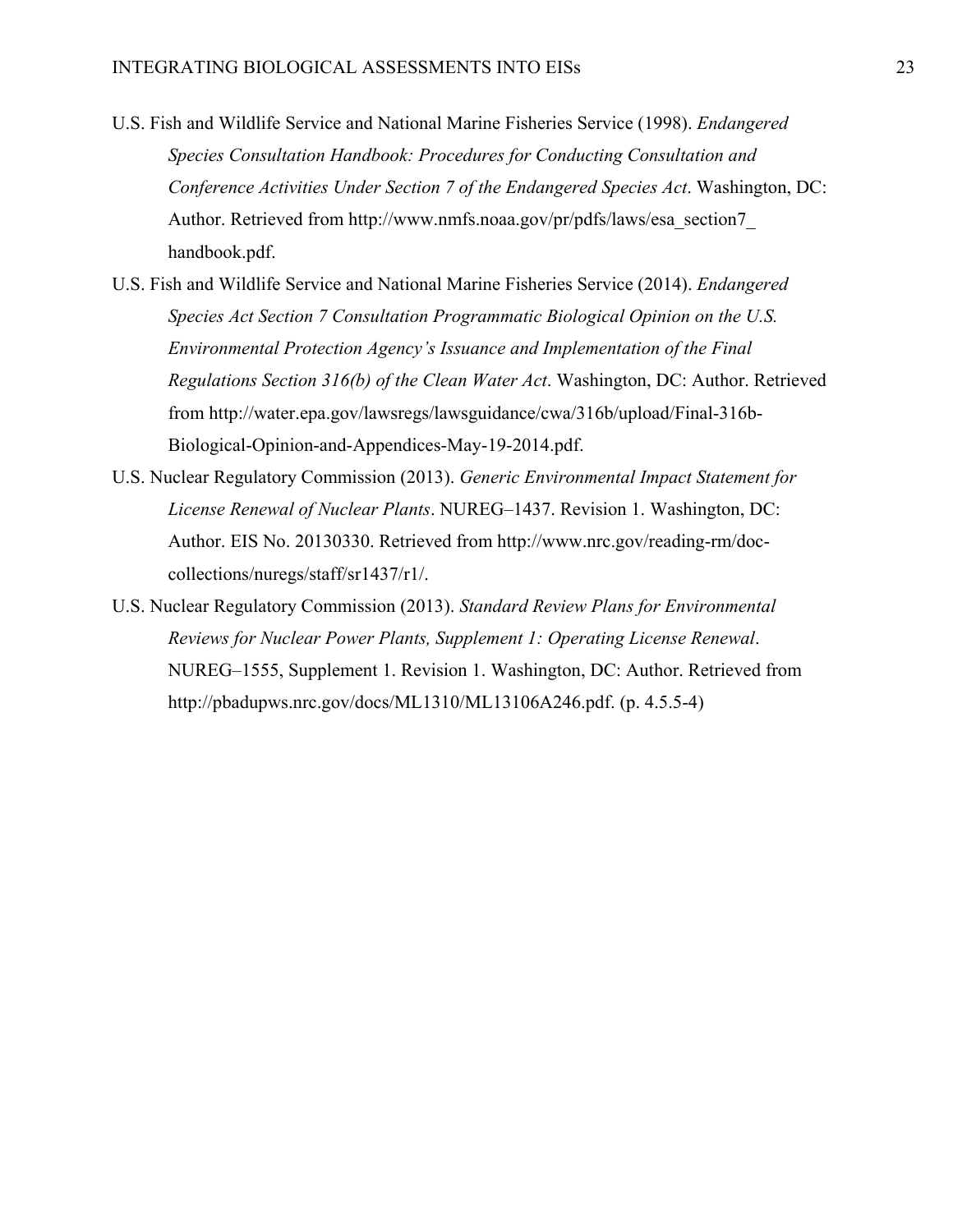# **References By Endnote Number**

- <span id="page-23-0"></span><sup>1</sup> National Environmental Policy Act of 1969, as amended, 42 U.S.C.  $84321$ , et seq.
- <span id="page-23-1"></span> $2$  Regulations for implementing the procedural provisions of the National Environmental Policy Act, 40 CFR §1500–1508 (2014).
- <span id="page-23-2"></span><sup>3</sup> Endangered Species Act of 1973, as amended. 16 U.S.C. §1531, et seq.
- <span id="page-23-3"></span><sup>4</sup> Interagency cooperation—Endangered Species Act of 1973, as amended, 50 CFR §402 (2014).
- <span id="page-23-4"></span> $5$  See [4](#page-2-0) at §402.06(b).
- $6$  See [1](#page-2-1) at §102(2)(C).
- $^7$  See [2](#page-2-2) at  $$1508.18$ .
- <sup>8</sup> Desrosier, C. M. (1975). Major Federal Actions Under the National Environmental Policy Act. *Fordham Law Review*, 44(3), 580–596. Retrieved from http://ir.lawnet.fordham.edu/cgi/ viewcontent.cgi?article=2197&context=flr. (p. 590)
- <sup>9</sup> National Park Service (2001). *Director's Order 12 Conservation Planning, Environmental Impact Analysis and Decision-making Handbook*. Washington, DC: Author. Retrieved from http://planning.nps.gov/document/do12handbook1.pdf. (p. 5)
- <sup>10</sup> See [4](#page-2-0) at  $\frac{$402.12}{b}(1)$ .
- $11$  See [4](#page-2-0) at  $$402.02$ .
- <sup>12</sup> U.S. Fish and Wildlife Service and National Marine Fisheries Service (1998). *Endangered Species Consultation Handbook: Procedures for Conducting Consultation and Conference Activities Under Section 7 of the Endangered Species Act*. Washington, DC: Author. Retrieved from http://www.nmfs.noaa.gov/pr/pdfs/laws/esa\_section7\_handbook.pdf. (p. 3-11)
- <sup>13</sup> U.S. Fish and Wildlife Service and National Marine Fisheries Service (1986). Interagency cooperation—Endangered Species Act of 1973, as amended; final rule. 51 Fed. Reg. 19926 (June 3, 1986). Retrieved from Westlaw. (p. 19936)
- <sup>14</sup> Federal Energy Regulatory Commission (2001). *Hydropower Licensing and Endangered Species: A Guide for Applicants, Contractors, and Staff*. Washington, DC: Author. Retrieved from http://www.ferc.gov/industries/hydropower/gen-info/guidelines/esa\_guide.pdf. (p. 19)
- <sup>15</sup> U.S. Nuclear Regulatory Commission (2013). Standard Review Plans for Environmental Reviews for Nuclear Power Plants, Supplement 1: Operating License Renewal. NUREG–1555, Supplement 1. Revision 1. Washington, DC: Author. Retrieved from http://pbadupws.nrc.gov/ docs/ML1310/ML13106A246.pdf. (p. 4.5.5-4)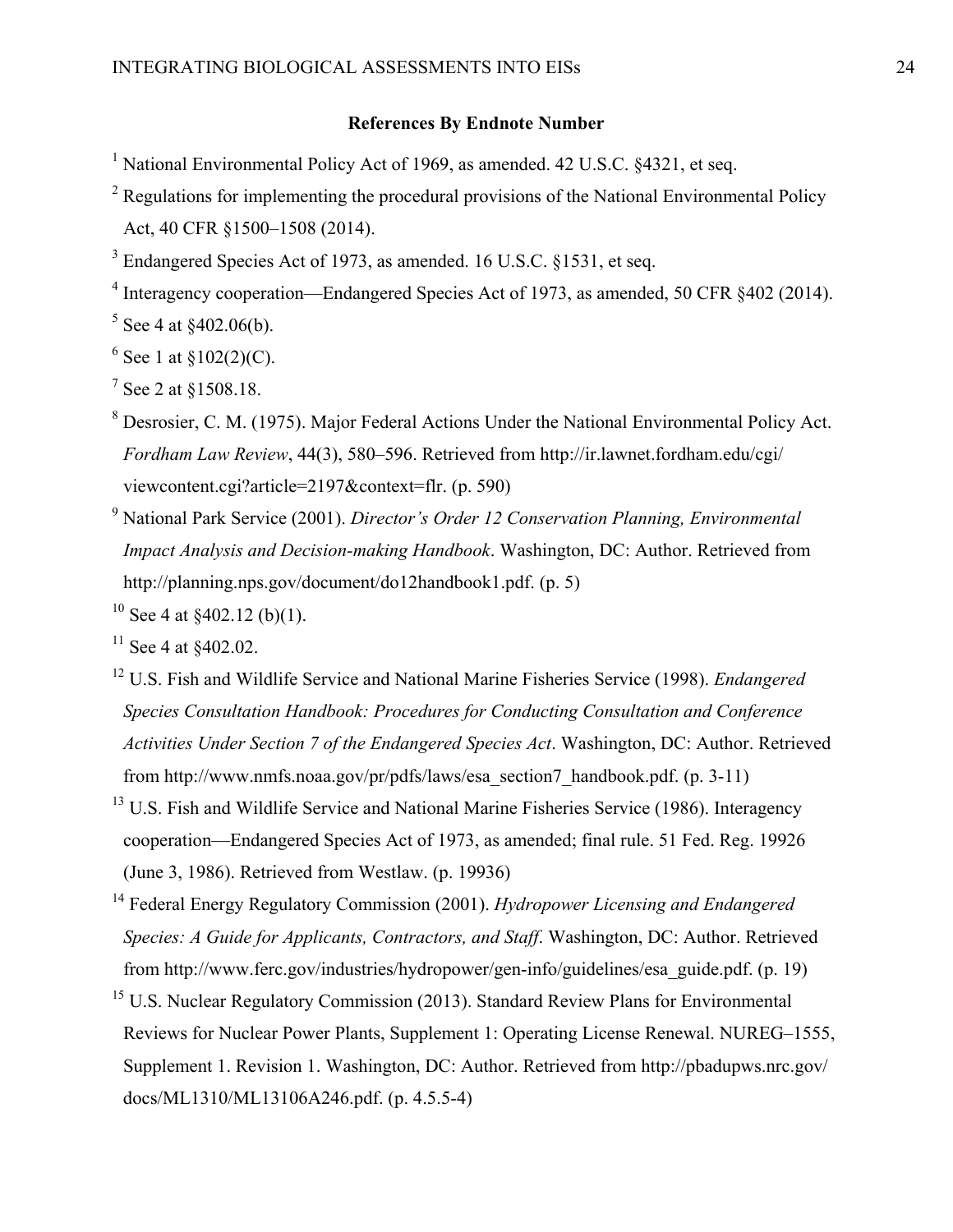<sup>17</sup> U.S. Fish and Wildlife Service (2013). *Consultations: Frequently Asked Questions*. Retrieved from http://www.fws.gov/endangered/what-we-do/faq.html.

 $18$  See [12](#page-4-0) at 3-11.

- <sup>19</sup> See [4](#page-2-0) at  $\frac{$402.14(a)}{a}$ .
- $20$  See [13](#page-4-1) at 19936.
- <sup>21</sup> See [4](#page-2-0) at  $$402.12$  (f).
- <span id="page-24-0"></span><sup>22</sup> Thomas v. Peterson, 753 F.2d 754 (9th Cir. 1985).
- <span id="page-24-1"></span><sup>23</sup> See [2](#page-2-2) at  $$1502.15$ .
- <span id="page-24-2"></span><sup>24</sup> Council on Environmental Quality (1997). *Considering Cumulative Effects Under the National Environmental Policy Act*. Washington, DC: Author. Retrieved from http://energy.gov/sites/ prod/files/nepapub/nepa\_documents/RedDont/G-CEQ-ConsidCumulEffects.pdf. (p. 23)

<span id="page-24-3"></span><sup>25</sup> See [4](#page-2-0) at \$402.02.

- $26$  See [2](#page-2-2) at  $$1502.16$ .
- $27$  See [4](#page-2-0) at  $$402.02$ .
- <span id="page-24-4"></span><sup>28</sup> See [4](#page-2-0) at §402.02.
- <span id="page-24-6"></span><span id="page-24-5"></span><sup>29</sup> U.S. Fish and Wildlife Service and National Marine Fisheries Service (2014). *Endangered Species Act Section 7 Consultation Programmatic Biological Opinion on the U.S. Environmental Protection Agency's Issuance and Implementation of the Final Regulations Section 316(b) of the Clean Water Act*. Washington, DC: Author. Retrieved from http://water.epa.gov/lawsregs/lawsguidance/cwa/316b/upload/Final-316b-Biological-Opinionand-Appendices-May-19-2014.pdf. (p. 50)
- <span id="page-24-7"></span><sup>30</sup> See [2](#page-2-2) at §1502.14.
- $31$  See [12](#page-4-0) at 3-12.
- $32$  See [4](#page-2-0) at  $\frac{$402.12(f)(5)}{2}$ .
- <sup>33</sup> See [2](#page-2-2) at §1508.7.
- <sup>34</sup> See [24](#page-7-0) at 1.
- <sup>35</sup> See [4](#page-2-0) at §402.02.
- $36$  See [12](#page-4-0) at 4-32.
- <sup>37</sup> Council on Environmental Quality (1981, as amended). *Memorandum to Agencies: Forty Most Asked Questions Concerning CEQ's National Environmental Policy Act Regulations*. 46 Fed.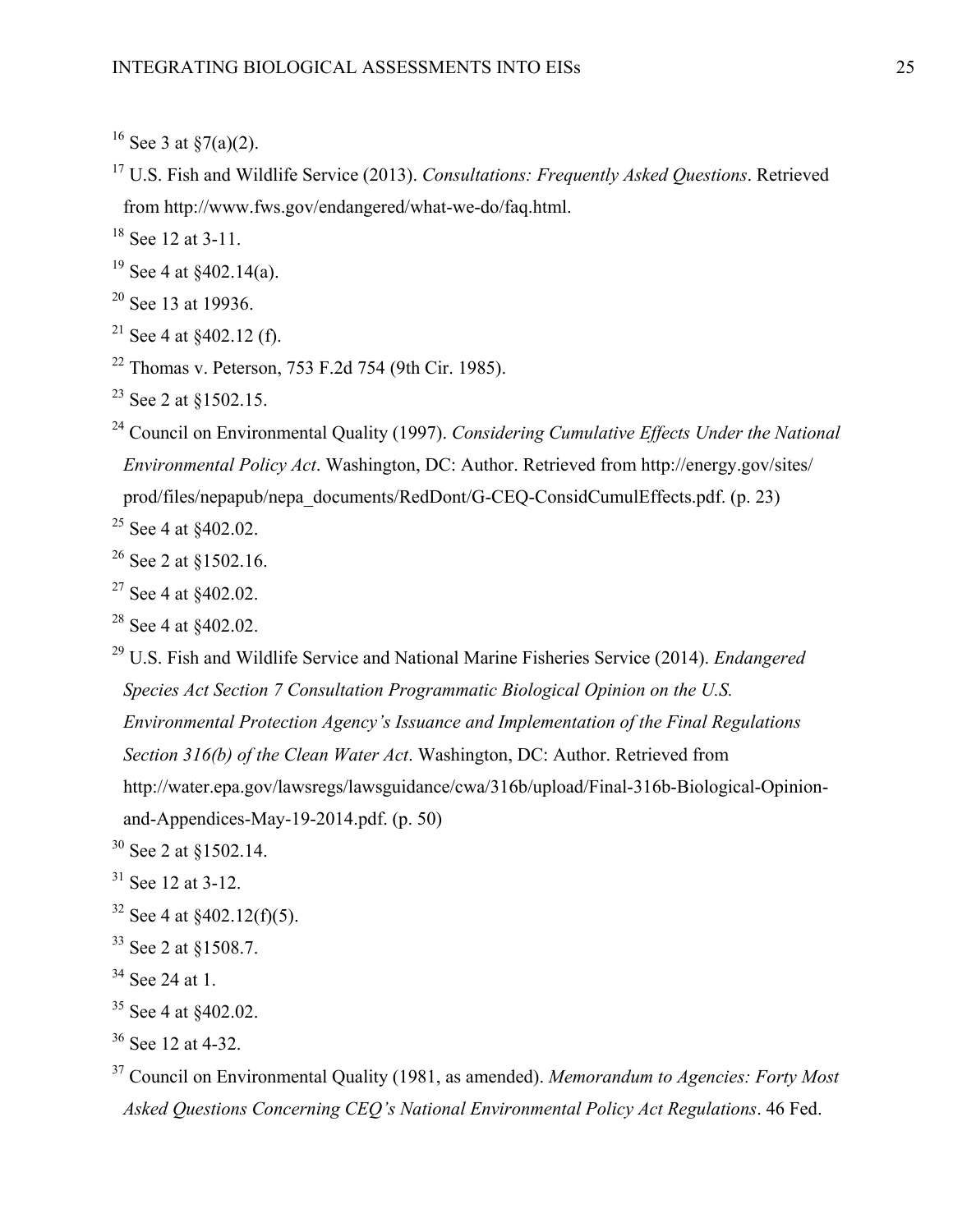<span id="page-25-2"></span>Reg. 18026 (March 23, 1981). Retrieved from http://energy.gov/sites/prod/files/G-CEQ-40Questions.pdf. (p. 14)

Habitat Education Center v. U.S. Forest Service, 609 F.3d 897 (7th Cir. 2010).

See [12](#page-4-0) at 4-32.

See [12](#page-4-0) at 4-32.

Conservation Congress v. U.S. Forest Service, 720 F.3d 1048 (9th Cir. 2013).

See [2](#page-2-2) at §1508.20.

See [2](#page-2-2) at §1502.16(h).

 Council on Environmental Quality (2011). *Memorandum for Heads of Federal Departments and Agencies: Appropriate Use of Mitigation and Monitoring and Clarifying the Appropriate Use of Mitigated Findings of No Significant Impact*. Retrieved from http://ceq.hss.doe.gov/ current developments/docs/Mitigation and Monitoring Guidance 14Jan2011.pdf. (p.6) [44](#page-11-0) at 7, 8.

 Center for Biological Diversity v. U.S. Bureau of Land Management, 698 F.3d 1101 (9th Cir. 2012).

See [46.](#page-11-1)

See [2](#page-2-2) at  $$1508.20(b)$ .

See [2](#page-2-2) at  $$1508.20(d)$ .

```
 2 at $1508.20(e).
```
See [2](#page-2-2) at  $$1502.16$ .

<span id="page-25-1"></span> National Park Service (2014). *Final General Management Plan and Environmental Impact Statement for Gulf Islands Seashore*. Gulf Breeze, FL: Author. EIS No. 20140191. Retrieved from http://parkplanning.nps.gov/document.cfm?parkID=384&projectID=11318&document ID=60389.

See [2](#page-2-2) at §1508.20(a).

See [4](#page-2-0) at  $\frac{$402.13(b)}{b}$ .

See [4](#page-2-0) at  $$402.02$ .

See [4](#page-2-0) at §402.02.

See [2](#page-2-2) at §1508.20(c).

See [3](#page-2-3) at  $\sqrt[5]{(a)(2)}$ .